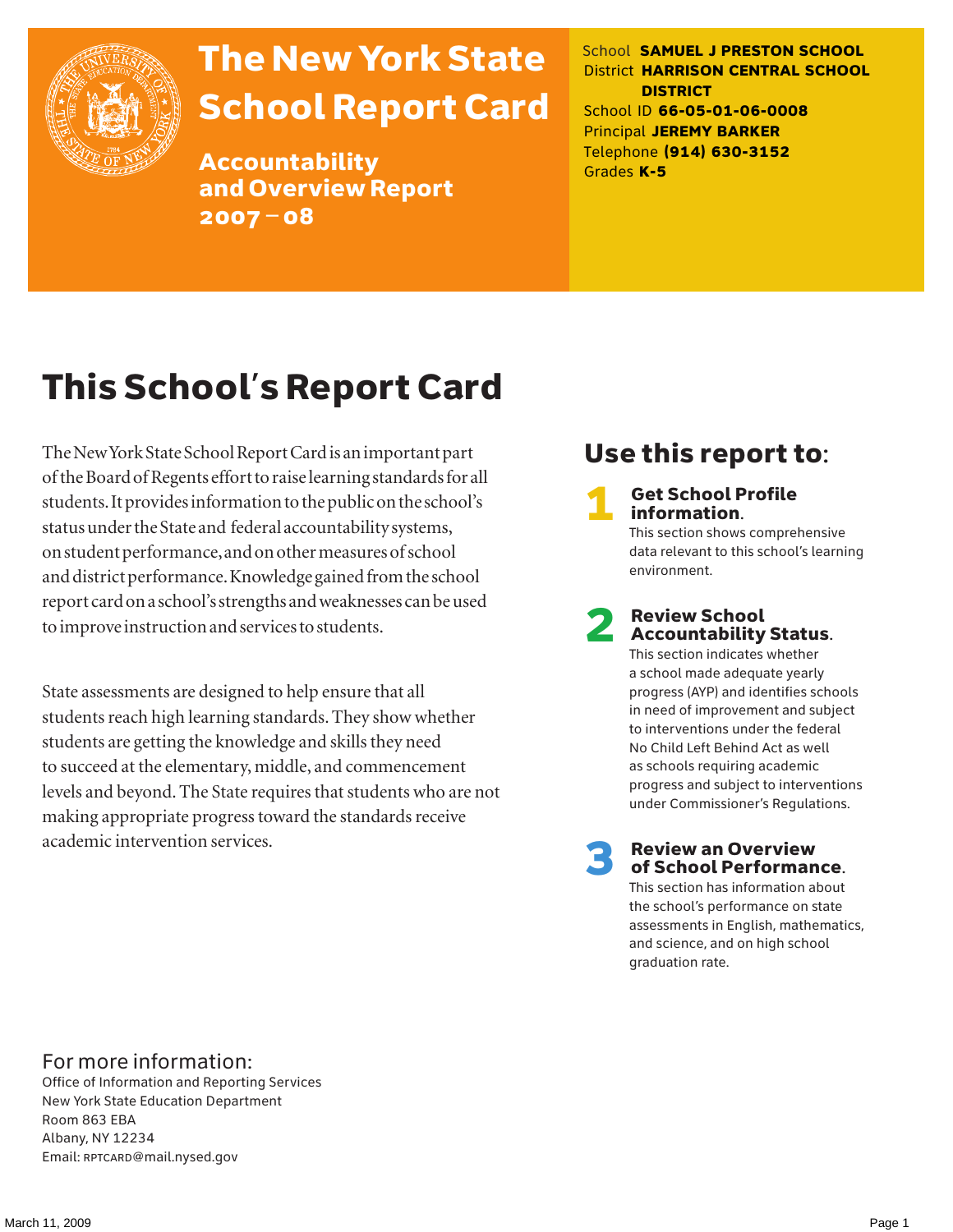## School Profile

This section shows comprehensive data relevant to this school's learning environment, including information about enrollment, average class size, and teacher qualifications.

### Enrollment

|                            | $2005 - 06$ | 2006-07     | $2007 - 08$ |
|----------------------------|-------------|-------------|-------------|
| Pre-K                      | 0           | $\mathbf 0$ | 0           |
| Kindergarten               | 47          | 52          | 52          |
| Grade 1                    | 49          | 59          | 49          |
| Grade 2                    | 52          | 59          | 63          |
| Grade 3                    | 42          | 53          | 55          |
| Grade 4                    | 51          | 52          | 55          |
| Grade 5                    | 52          | 47          | 52          |
| Grade 6                    | 0           | 0           | 0           |
| <b>Ungraded Elementary</b> | 19          | 0           | 0           |
| Grade 7                    | 0           | $\mathbf 0$ | 0           |
| Grade 8                    | 0           | 0           | 0           |
| Grade 9                    | 0           | 0           | 0           |
| Grade 10                   | 0           | 0           | 0           |
| Grade 11                   | 0           | 0           | 0           |
| Grade 12                   | 0           | 0           | 0           |
| <b>Ungraded Secondary</b>  | 0           | 0           | 0           |
| Total K-12                 | 312         | 322         | 326         |

## Enrollment Information

*Enrollment* counts are as of Basic Educational Data System (BEDS) day, which is typically the first Wednesday of October of the school year. Students who attend BOCES programs on a part-time basis are included in a school's enrollment. Students who attend BOCES on a full-time basis or who are placed full time by the district in an out-of-district placement are not included in a school's enrollment. Students classified by schools as "pre-first" are included in first grade counts.

### Average Class Size

|                       | $2005 - 06$ | $2006 - 07$ | $2007 - 08$ |
|-----------------------|-------------|-------------|-------------|
| <b>Common Branch</b>  | 21          | 18          | 18          |
| Grade 8               |             |             |             |
| English               |             |             |             |
| <b>Mathematics</b>    |             |             |             |
| Science               |             |             |             |
| <b>Social Studies</b> |             |             |             |
| Grade 10              |             |             |             |
| English               |             |             |             |
| <b>Mathematics</b>    |             |             |             |
| Science               |             |             |             |
| <b>Social Studies</b> |             |             |             |

### Average Class Size Information

*Average Class Size* is the total registration in specified classes divided by the number of those classes with registration. *Common Branch* refers to self-contained classes in Grades 1–6.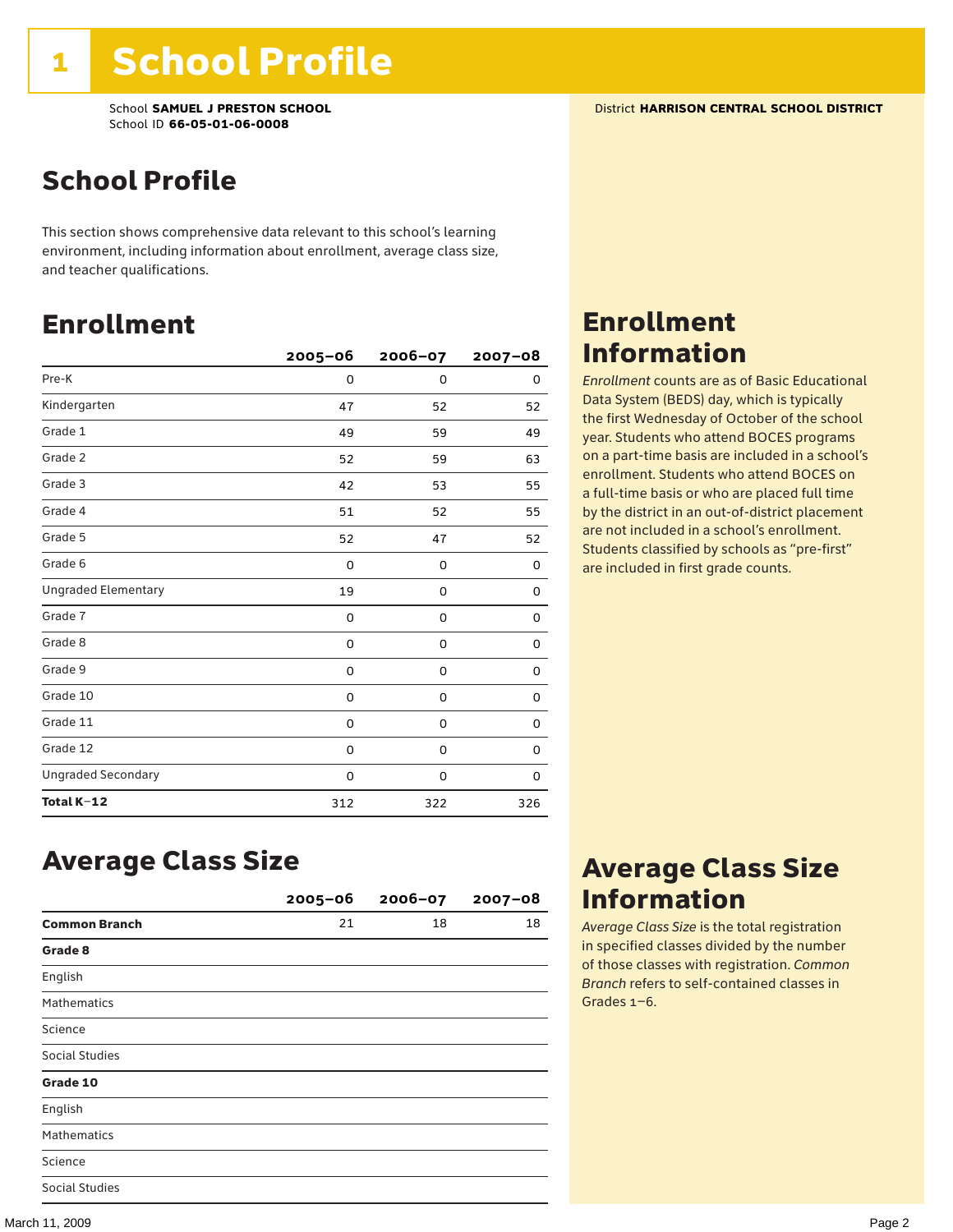## Demographic Factors

|                                                    |                | $2005 - 06$ |     | 2006-07 |     | 2007-08 |
|----------------------------------------------------|----------------|-------------|-----|---------|-----|---------|
|                                                    | #              | %           | #   | %       | #   | %       |
| Eligible for Free Lunch                            | 27             | 9%          | 31  | 10%     | 29  | 9%      |
| Reduced-Price Lunch                                | 21             | 7%          | 16  | 5%      | 23  | 7%      |
| Student Stability*                                 |                | 92%         |     | 95%     |     | 92%     |
| Limited English Proficient                         | 48             | 15%         | 35  | 11%     | 39  | 12%     |
| <b>Racial/Ethnic Origin</b>                        |                |             |     |         |     |         |
| American Indian or Alaska Native                   | 0              | 0%          | 0   | 0%      | 0   | 0%      |
| <b>Black or African American</b>                   | $\overline{2}$ | 1%          | 3   | 1%      | 3   | 1%      |
| Hispanic or Latino                                 | 93             | 30%         | 104 | 32%     | 102 | 31%     |
| Asian or Native<br>Hawaiian/Other Pacific Islander | 3              | 1%          | 8   | 2%      | 12  | 4%      |
| White                                              | 214            | 69%         | 198 | 61%     | 200 | 61%     |
| Multiracial**                                      | N/A            | N/A         | 9   | 3%      | 9   | 3%      |

\* Available only at the school level.

\*\* Multiracial enrollment data were not collected statewide in the 2005-06 school year.

### Attendance and Suspensions

|                            |   | $2004 - 05$   |   | $2005 - 06$   |   | $2006 - 07$ |  |
|----------------------------|---|---------------|---|---------------|---|-------------|--|
|                            | # | $\frac{0}{0}$ | # | $\frac{0}{6}$ | # | %           |  |
| Annual Attendance Rate     |   | 95%           |   | 95%           |   | 94%         |  |
| <b>Student Suspensions</b> | O | በ%            |   | በ%            |   | 1%          |  |

### Demographic Factors Information

*Eligible for Free Lunch* and *Reduced*-*Price Lunch* percentages are determined by dividing the number of approved lunch applicants by the Basic Educational Data System (BEDS) enrollment in full-day Kindergarten through Grade 12. *Eligible for Free Lunch* and *Limited English Proficient* counts are used to determine *Similar Schools* groupings within a *Need*/*Resource Capacity* category. *Student Stability* is the percentage of students in the highest grade in a school who were also enrolled in that school at any time during the previous school year. (For example, if School A, which serves Grades 6–8, has 100 students enrolled in Grade 8 this year, and 92 of those 100 students were also enrolled in School A last year, the stability rate for the school is 92 percent.)

### Attendance and Suspensions Information

*Annual Attendance Rate* is determined by dividing the school's total actual attendance by the total possible attendance for a school year. A school's actual attendance is the sum of the number of students in attendance on each day the school was open during the school year. Possible attendance is the sum of the number of enrolled students who should have been in attendance on each day the school was open during the school year. *Student Suspension* rate is determined by dividing the number of students who were suspended from school (not including in-school suspensions) for one full day or longer anytime during the school year by the Basic Educational Data System (BEDS) day enrollments for that school year. A student is counted only once, regardless of whether the student was suspended one or more times during the school year.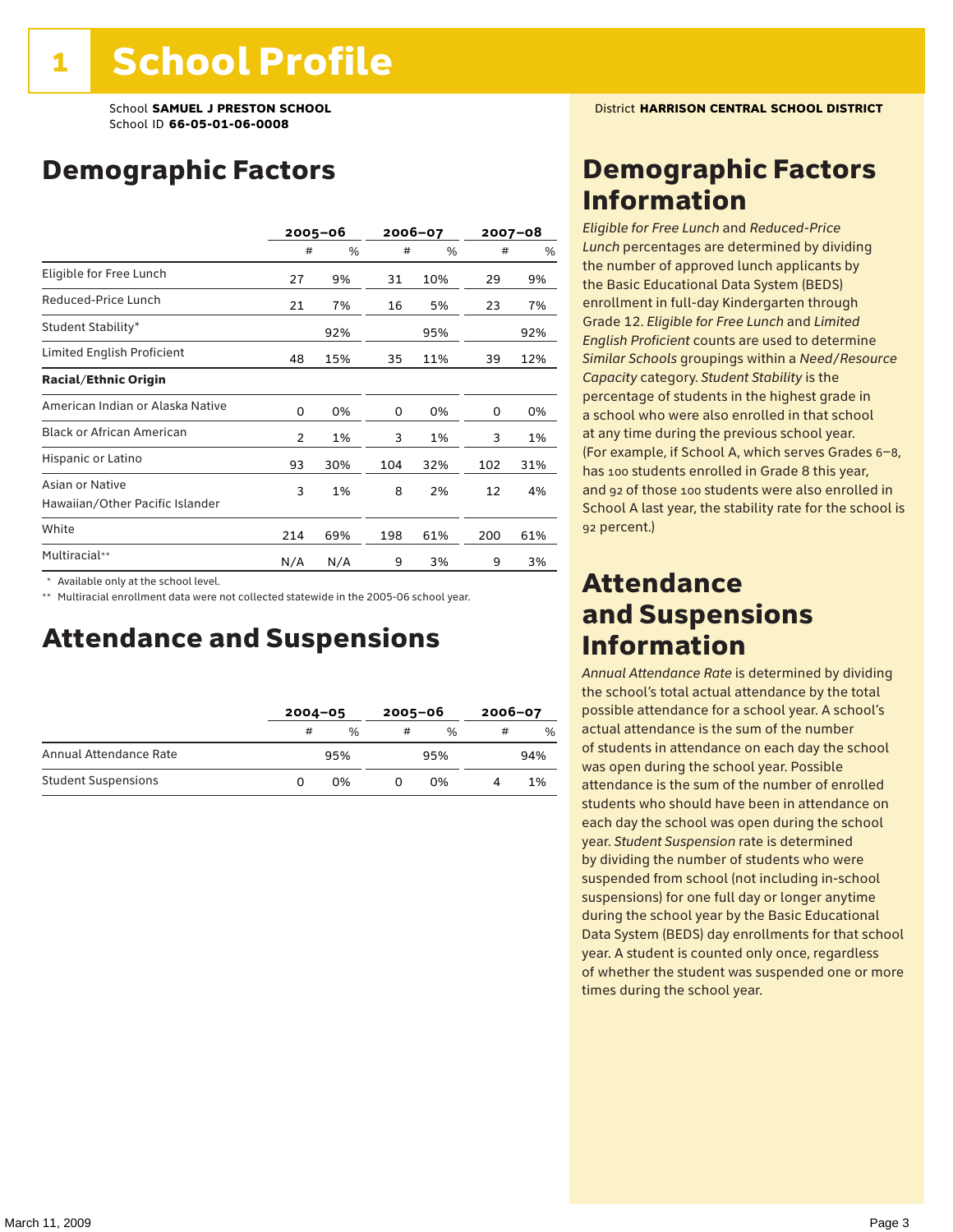### Teacher Qualifications

|                                                                 | $2005 - 06$ | $2006 - 07$ | $2007 - 08$ |
|-----------------------------------------------------------------|-------------|-------------|-------------|
| <b>Total Number of Teachers</b>                                 | 31          | 36          | 35          |
| Percent with No Valid<br>Teaching Certificate                   | 0%          | 0%          | 0%          |
| Percent Teaching Out<br>of Certification                        | 0%          | 0%          | 0%          |
| Percent with Fewer Than<br>Three Years of Experience            | 0%          | 14%         | 17%         |
| Percentage with Master's Degree<br>Plus 30 Hours or Doctorate   | 74%         | 69%         | 57%         |
| <b>Total Number of Core Classes</b>                             | 114         | 44          | 42          |
| Percent Not Taught by<br><b>Highly Qualified Teachers</b>       | 0%          | 0%          | 0%          |
| <b>Total Number of Classes</b>                                  | 88          | 90          | 88          |
| Percent Taught by Teachers Without<br>Appropriate Certification | 0%          | 1%          | 0%          |

### Teacher Turnover Rate

|                                                                       | $2004 - 05$ | 2005-06 | 2006-07 |
|-----------------------------------------------------------------------|-------------|---------|---------|
| Turnover Rate of Teachers with Fewer<br>than Five Years of Experience | በ%          | በ%      | 20%     |
| Turnover Rate of All Teachers                                         | 12%         | 7%      | 28%     |

## Staff Counts

|                                       | $2005 - 06$ | $2006 - 07$ | 2007-08 |
|---------------------------------------|-------------|-------------|---------|
| <b>Total Other Professional Staff</b> |             |             |         |
| Total Paraprofessionals*              | N/A         | N/A         | N/A     |
| <b>Assistant Principals</b>           |             |             |         |
| Principals                            |             |             |         |

\* Not available at the school level.

### Teacher Qualifications Information

The *Percent Teaching Out of Certification* is the percent doing so more than on an incidental basis; that is, the percent teaching for more than five periods per week outside certification.

*Core Classes* are primarily K-6 common branch, English, mathematics, science, social studies, art, music, and foreign languages. The number of K-6 common branch core classes is multiplied by five so that these core class counts are weighted the same as counts for middle- and secondary-level teachers who report five classes per day. To be *Highly Qualified*, a teacher must have at least a Bachelor's degree, be certified to teach in the subject area, and show subject matter competency.

### Teacher Turnover Rate Information

*Teacher Turnover Rate* for a specified school year is the number of teachers in that school year who were not teaching in the following school year divided by the number of teachers in the specified school year, expressed as a percentage.

### Staff Counts Information

*Other Professionals* includes administrators, guidance counselors, school nurses, psychologists, and other professionals who devote more than half of their time to non-teaching duties. Teachers who are shared between buildings within a district are reported on the district report only.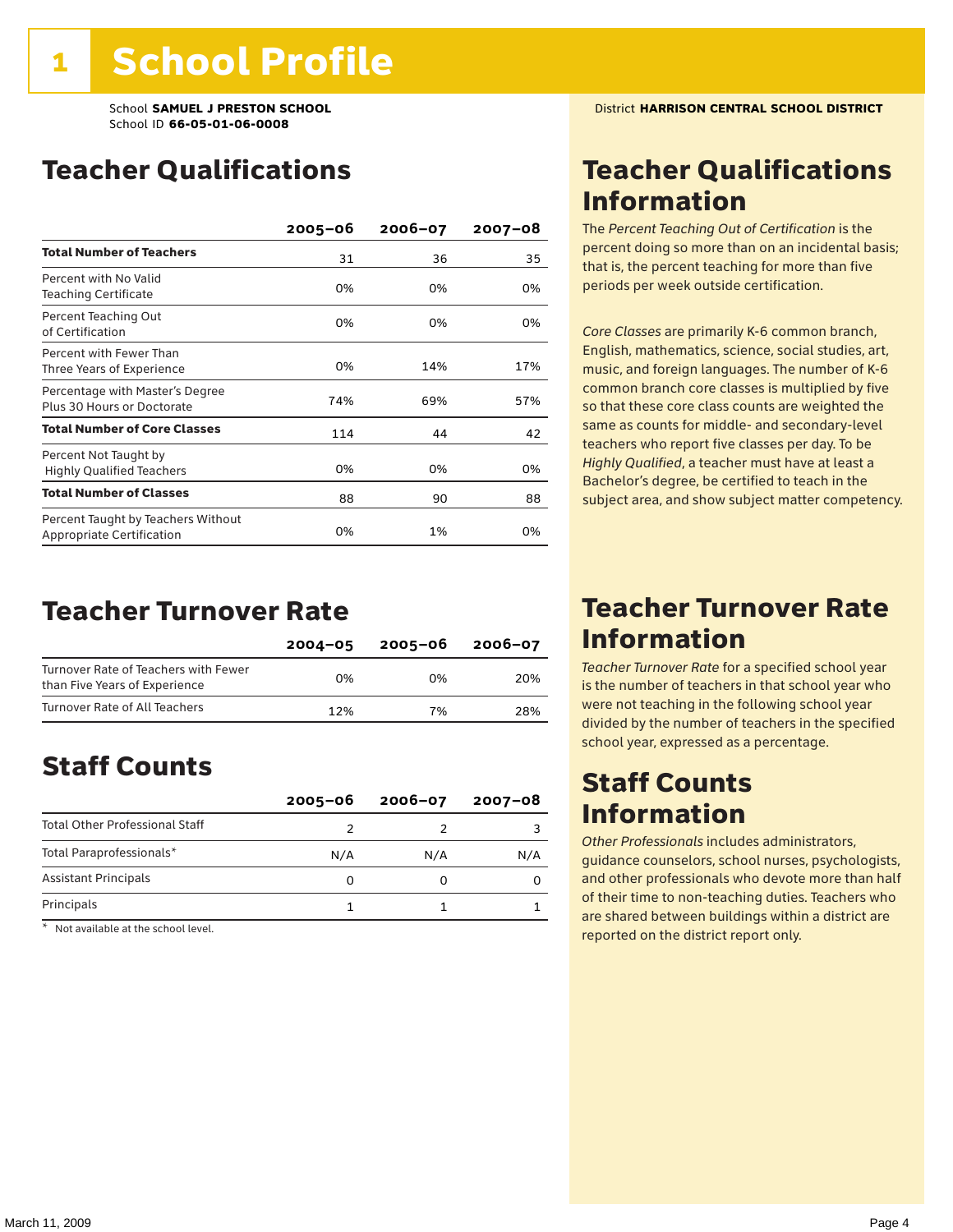### Understanding How Accountability Works in New York State

The federal No Child Left Behind (NCLB) Act requires that states develop and report on measures of student proficiency in 1) English language arts (ELA), in 2) mathematics, and on 3) a third indicator. In New York State in 2007–08, the third indicator is science at the elementary/middle level and graduation rate at the secondary level. Schools or districts that meet predefined goals on these measures are making Adequate Yearly Progress (AYP).



For more information about accountability in New York State, visit: www.emsc.nysed.gov/irts/accountability/home.shtml

#### 1 English Language Arts (ELA)

To make AYP in ELA, every accountability group must make AYP. For a group to make AYP, it must meet the participation *and* the performance criteria.

#### A Participation Criterion

At the elementary/middle level, 95 percent of Grades 3–8 students enrolled during the test administration period in each group with 40 or more students must be tested on the New York State Testing Program (NYSTP) in ELA or, if appropriate, the New York State English as a Second Language Achievement Test (NYSESLAT), or the New York State Alternate Assessment (NYSAA) in ELA. At the secondary level, 95 percent of seniors in 2007–08 in each accountability group with 40 or more students must have taken an English examination that meets the students' graduation requirement.

#### B Performance Criterion

At the elementary/middle level, the Performance Index (PI) of each group with 30 or more continuously enrolled tested students must equal or exceed its Effective Annual Measurable Objective (AMO) or the group must make Safe Harbor. (NYSESLAT is used only for participation.) At the secondary level, the PI of each group in the 2004 cohort with 30 or more members must equal or exceed its Effective AMO or the group must make Safe Harbor. To make Safe Harbor, the PI of the group must equal or exceed its Safe Harbor Target and the group must qualify for Safe Harbor using the third indicator, science or graduation rate.

#### 2 Mathematics

The same criteria for making AYP in ELA apply to mathematics. At the elementary/middle level, the measures used to determine AYP are the NYSTP and the NYSAA in mathematics. At the secondary level, the measures are mathematics examinations that meet the students' graduation requirement.

#### 3 Third Indicator

In addition to English language arts and mathematics, the school must also make AYP in a third area of achievement. This means meeting the criteria in science at the elementary/middle level and the criteria in graduation rate at the secondary level.

Elementary/Middle-Level Science: To make AYP, the All Students group must meet the participation criterion *and* the performance criterion.

#### A Participation Criterion

Eighty percent of students in Grades 4 and/or 8 enrolled during the test administration period in the All Students group, if it has 40 or more students, must be tested on an accountability measure. In Grade 4, the measures are the Grade 4 elementary-level science test and the Grade 4 NYSAA in science. In Grade 8 science, the measures are the Grade 8 middle-level science test, Regents science examinations, and the Grade 8 NYSAA in science.

#### B Performance Criterion

The PI of the All Students group must equal or exceed the State Science Standard (100) or the Science Progress Target.

Qualifying for Safe Harbor in Elementary/Middle-Level ELA and Math: To qualify, the PI must equal or exceed the State Science Standard or the Science Progress Target in elementary/middle-level science for that group.

Secondary-Level Graduation Rate: For a school to make AYP in graduation rate, the percent of students in the 2003 graduation-rate total cohort in the All Students group earning a high school diploma by August 31, 2007 must equal or exceed the Graduation-Rate Standard (55%) or the Graduation-Rate Progress Target.

Qualifying for Safe Harbor in Secondary-Level ELA and Math: To qualify, the percent of the 2003 graduation-rate total cohort earning a local diploma by August 31, 2007 must equal or exceed the Graduation-Rate Standard (55%) or the Graduation-Rate Progress Target for that group.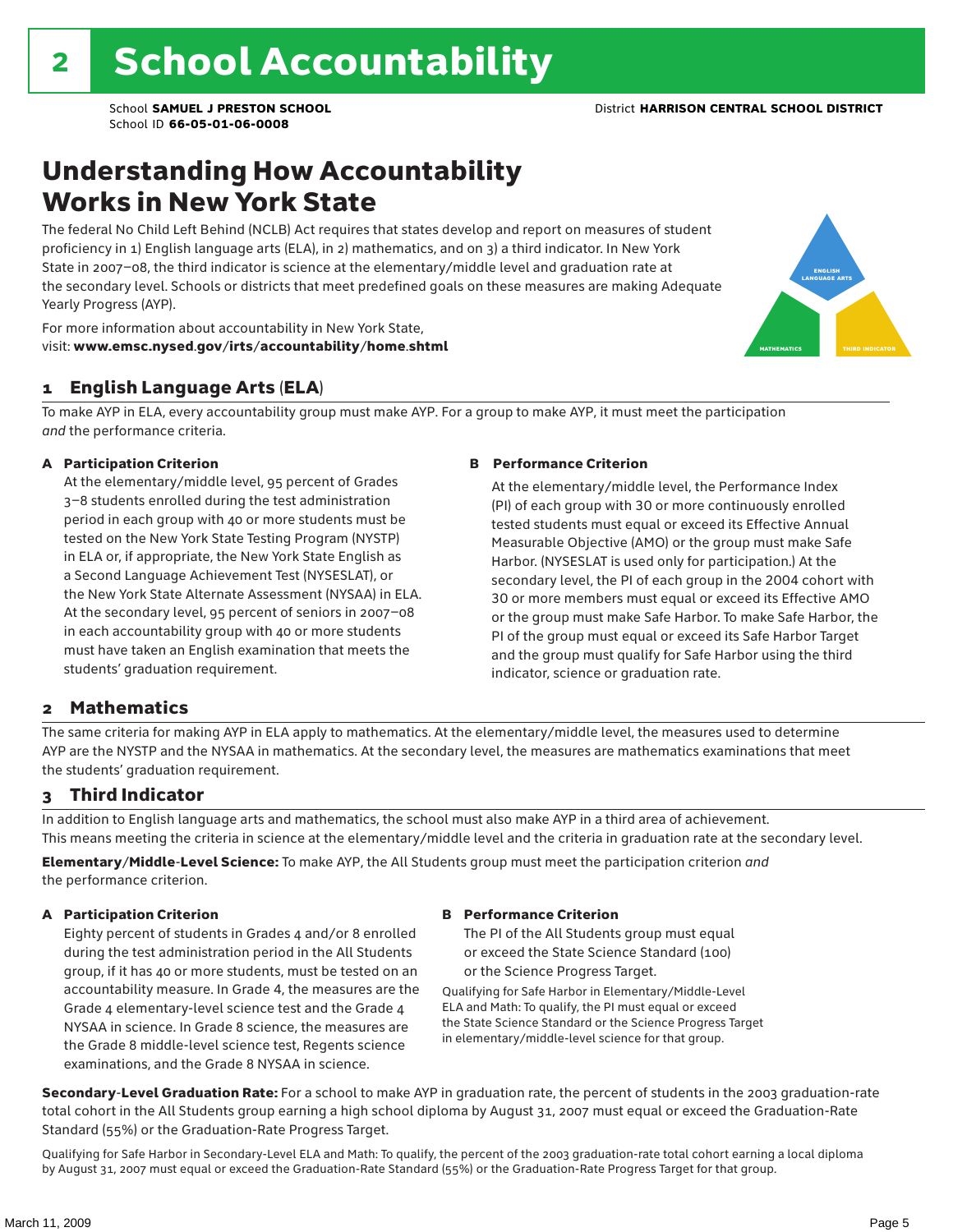# Useful Terms for Understanding Accountability

#### Accountability Cohort for English and Mathematics

The 2004 school accountability cohort consists of all students who first entered Grade 9 anywhere in the 2004–05 school year, and all ungraded students with disabilities who reached their seventeenth birthday in the 2004–05 school year, who were enrolled on October 3, 2007 and did not transfer to a diploma granting program. Students who earned a high school equivalency diploma or were enrolled in an approved high school equivalency preparation program on June 30, 2008, are not included in the 2004 school accountability cohort. The 2004 district accountability cohort consists of all students in each school accountability cohort plus students who transferred within the district after BEDS day plus students who were placed outside the district by the Committee on Special Education or district administrators and who met the other requirements for cohort membership. Cohort is defined in Section 100.2 (p) (16) of the Commissioner's Regulations.

#### Adequate Yearly Progress (AYP)

Adequate Yearly Progress (AYP) indicates satisfactory progress by a district or a school toward the goal of proficiency for all students.

#### Annual Measurable Objective (AMO)

The Annual Measurable Objective (AMO) is the Performance Index (PI) value that signifies that an accountability group is making satisfactory progress toward the goal that 100 percent of students will be proficient in the State's learning standards for English language arts and mathematics by 2013–14. The AMOs for each grade level will be increased as specified in CR100.2(p)(14) and will reach 200 in 2013–14. (See Effective AMO for further information.)

#### Continuously Enrolled Students

At the elementary/middle level, continuously enrolled students are those enrolled in the school or district on BEDS day (usually the first Wednesday in October) of the school year until the test administration period. At the secondary level, all students who meet the criteria for inclusion in the accountability cohort are considered to be continuously enrolled.

#### Effective Annual Measurable Objective (Effective AMO)

The Effective Annual Measurable Objective (Effective AMO) is the Performance Index (PI) value that each accountability group within a school or district is expected to achieve to make Adequate Yearly Progress (AYP). The Effective AMO is the lowest PI that an accountability group of a given size can achieve in a subject for the group's PI not to be considered significantly different from the AMO for that subject. If an accountability group's PI equals or exceeds the Effective AMO, it is considered to have made AYP. A more complete definition of Effective AMO and a table showing the PI values that each group size must equal or exceed to make AYP are available at www.emsc.nysed.gov/irts.

#### Graduation-Rate Total Cohort

This term is defined on the graduation-rate accountability page.

#### Performance Index (PI)

A Performance Index is a value from 0 to 200 that is assigned to an accountability group, indicating how that group performed on a required State test (or approved alternative) in English language arts, mathematics, or science. Student scores on the tests are converted to four performance levels, from Level 1 to Level 4. (See performance level definitions on the Overview Summary page.) At the elementary/middle level, the PI is calculated using the following equation:

100 × [(Count of Continuously Enrolled Tested Students Performing at Levels 2, 3, and 4 + the Count at Levels 3 and 4) ÷ Count of All Continuously Enrolled Tested Students]

At the secondary level, the PI is calculated using the following equation:

100 × [(Count of Cohort Members Performing at

Levels 2, 3, and 4 + the Count at Levels 3 and 4)  $\div$  Count of All Cohort Members]

A list of tests used to measure student performance for accountability is available at www.emsc.nysed.gov/irts.

#### Progress Target

For accountability groups below the State Standard in science or graduation rate, the Progress Target is an alternate method for making Adequate Yearly Progress (AYP) or qualifying for Safe Harbor in English language arts and mathematics based on improvement over the previous year's performance.

#### Safe Harbor

Safe Harbor provides an alternate means to demonstrate Adequate Yearly Progress (AYP) for accountability groups that do not achieve their Effective Annual Measurable Objectives (AMOs) in English or mathematics.

#### Safe Harbor Targets

The 2007–08 safe harbor targets were calculated using the following equation:

2006–07 PI + (200 – the 2006–07 PI) × 0.10

#### Science Progress Target

The elementary/middle-level 2007–08 Science Progress Target is calculated by adding one point to the 2006–07 PI. The 2008–09 Science Progress Target is calculated by adding one point to the 2007–08 PI. The 2007–08 target is provided for groups whose PI was below the State Science Standard in 2007–08.

#### Science Standard

The criterion value that represents a minimally satisfactory performance in science. In 2007–08, the State Science Standard at the elementary/middle level is a Performance Index (PI) of 100. The Commissioner may raise the State Science Standard at his discretion in future years.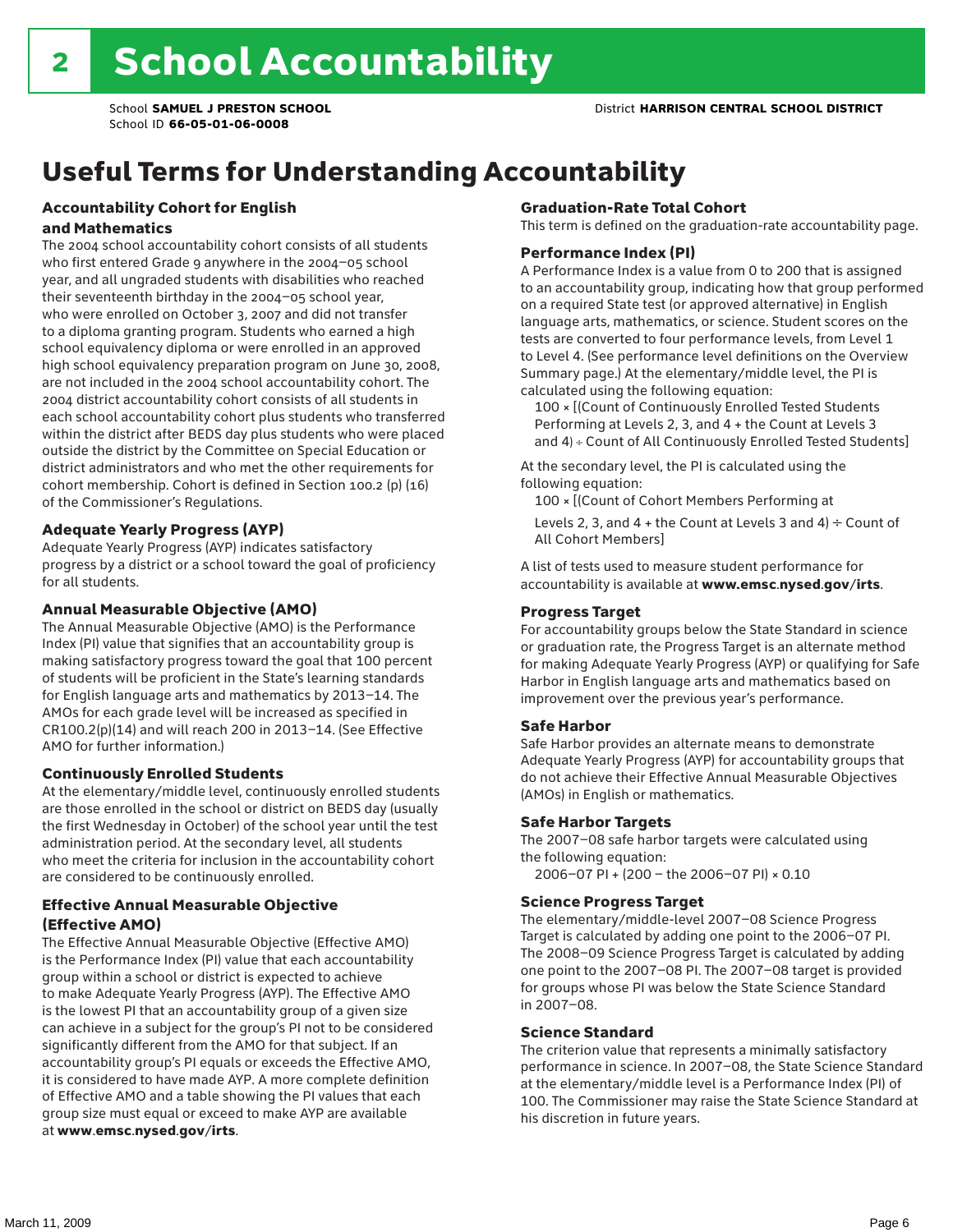## Understanding Your School Accountability Status

The list below defines the school status categories applied to each accountability measure under New York State's accountability system, which is divided into a Federal Title I component and a State component. Accountability measures for schools at the elementary/middle level are English language arts (ELA), mathematics, and science; at the secondary level, they are ELA, mathematics, and graduation rate. A school may be assigned a different status for different accountability measures. The overall status of a school is the status assigned to the school for the accountability measure with the most advanced designation in the hierarchy. If the school receives Title I funds, it is the most advanced designation in the Title I hierarchy, unless the school is in good standing under Title I but identified as SRAP under the State hierarchy. A school that does not receive Title I funding in a school year does not have a federal status in that year; however, all schools (except charter schools) receive a state status even if they do not receive Title I funding. Schools in improvement status under Title I must provide school choice for their students; those in need of improvement in year 2 and beyond must also provide Supplemental Education Services to eligible students. Other consequences for schools not in good standing can be found at: www.emsc.nysed.gov/irts/school-accountability/about.shtml.

| <b>Federal Title I Status</b><br>(Applies to all New York State schools receiving Title I funds)                                                                                                                                                                                                                | <b>New York State Status</b><br>(Applies to all New York State public schools except charter schools) |                                                                                                                                                                                                                                                                                                                 |  |  |  |
|-----------------------------------------------------------------------------------------------------------------------------------------------------------------------------------------------------------------------------------------------------------------------------------------------------------------|-------------------------------------------------------------------------------------------------------|-----------------------------------------------------------------------------------------------------------------------------------------------------------------------------------------------------------------------------------------------------------------------------------------------------------------|--|--|--|
| School in Good Standing<br>Restructuring, Restructuring, Requiring Academic Progress, or as a School Under Registration Review.                                                                                                                                                                                 |                                                                                                       | A school is considered to be in good standing if it has not been identified as a School in Need of Improvement, in Corrective Action, Planning for                                                                                                                                                              |  |  |  |
| School in Need of Improvement (Year 1)<br>A school that has not made AYP on the same accountability<br>measure for two consecutive years while receiving Title I funds<br>is considered a School in Need of Improvement (Year 1) for the<br>following year.                                                     |                                                                                                       | <b>School Requiring Academic Progress (Year 1)</b><br>A school that has not made AYP on the same accountability<br>measure for two consecutive years is considered a School<br>Requiring Academic Progress (Year 1) for the following year.                                                                     |  |  |  |
| <b>School in Need of Improvement (Year 2)</b><br>A School in Need of Improvement (Year 1) that does not make<br>AYP on the accountability measure for which it was identified<br>is considered a School in Need of Improvement (Year 2) for the<br>following year, if it continues to receive Title I funds.    |                                                                                                       | <b>School Requiring Academic Progress (Year 2)</b><br>A School Requiring Academic Progress (Year 1) that does not<br>make AYP on the accountability measure for which it was identified<br>is considered a School Requiring Academic Progress (Year 2) for<br>the following year.                               |  |  |  |
| <b>School in Corrective Action</b><br>A School in Need of Improvement (Year 2) that does not make<br>AYP on the accountability measure for which it was identified is<br>considered a School in Corrective Action for the following year,<br>if it continues to receive Title I funds.                          |                                                                                                       | <b>School Requiring Academic Progress (Year 3)</b><br>A School Requiring Academic Progress (Year 2) that does not<br>make AYP on the accountability measure for which it was identified<br>is considered a School Requiring Academic Progress (Year 3) for<br>the following year.                               |  |  |  |
| <b>School Planning for Restructuring</b><br>A School in Corrective Action that does not make AYP on the<br>accountability measure for which it was identified is considered<br>a School Planning for Restructuring for the following year, if it<br>continues to receive Title I funds.                         |                                                                                                       | <b>School Requiring Academic Progress (Year 4)</b><br>A School Requiring Academic Progress (Year 3) that does not<br>make AYP on the accountability measure for which it was identified<br>is considered a School Requiring Academic Progress (Year 4) for<br>the following year.                               |  |  |  |
| School Restructuring (Year 1)<br>A School Planning for Restructuring that does not make<br>AYP on the accountability measure for which it was identified is<br>considered a School Restructuring (Year 1) for the following year,<br>if it continues to receive Title I funds.                                  |                                                                                                       | <b>School Requiring Academic Progress (Year 5 and above)</b><br>A School Requiring Academic Progress (Year 4 and above) that does not<br>make AYP on the accountability measure for which it was identified is<br>considered a School Requiring Academic Progress (Year 5 and above) for<br>the following year. |  |  |  |
| <b>School Restructuring (Year 2 and above)</b><br>A School Restructuring (Year 1 and above) that does not make<br>AYP on the accountability measure for which it was identified<br>is considered a School Restructuring (Year 2 and above) for the<br>following year, if it continues to receive Title I funds. |                                                                                                       |                                                                                                                                                                                                                                                                                                                 |  |  |  |

Pending - A school's status is "Pending" if the school requires special evaluation procedures and they have not yet been completed.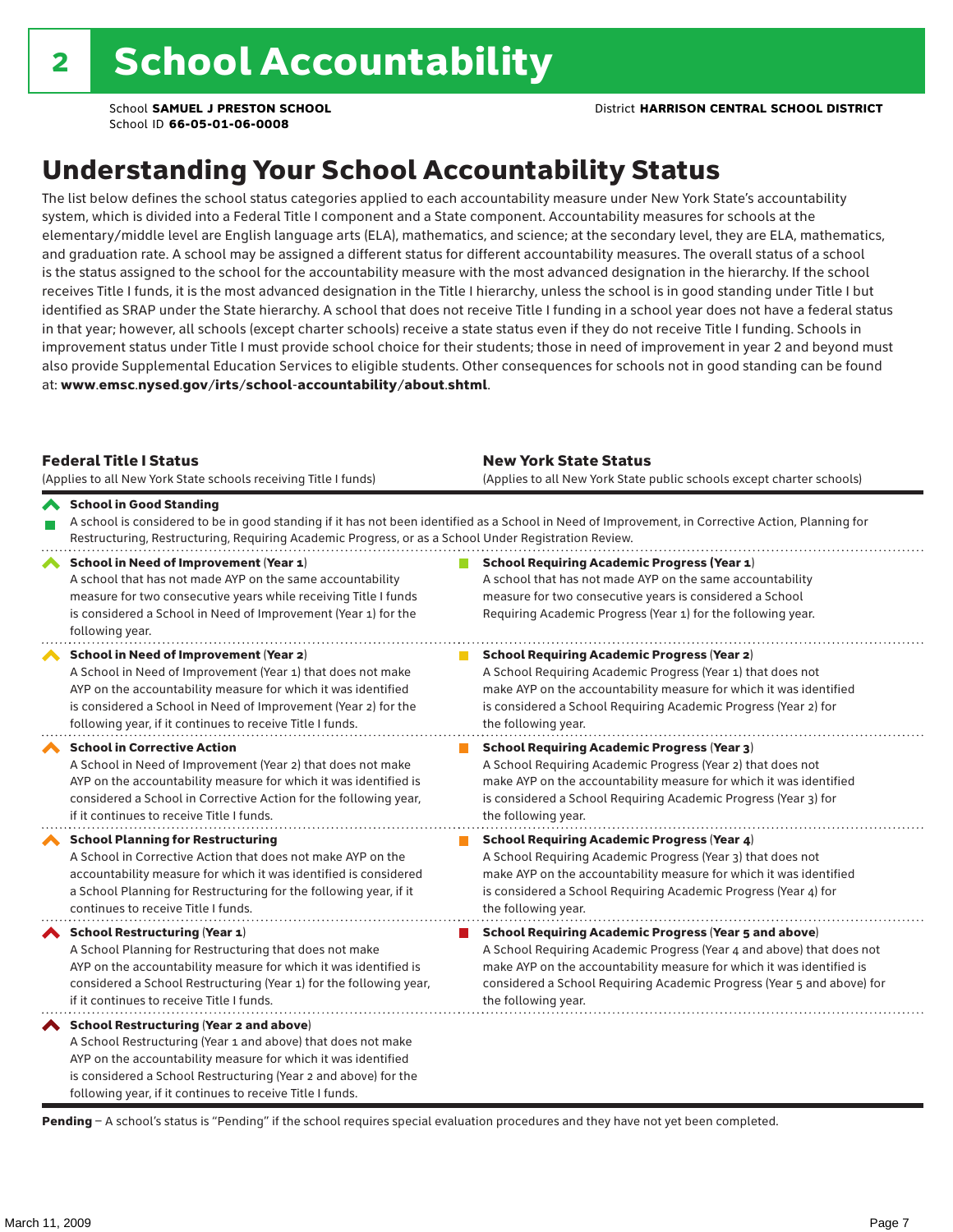# 2 School Accountability

School ID **66-05-01-06-0008**

### Summary

| <b>Overall Accountability</b> | <b>Good Standing</b>                                    |                                                                                                                                                                                                                                                                                                                                                 |                        |                        |  |  |  |
|-------------------------------|---------------------------------------------------------|-------------------------------------------------------------------------------------------------------------------------------------------------------------------------------------------------------------------------------------------------------------------------------------------------------------------------------------------------|------------------------|------------------------|--|--|--|
| <b>Status (2008-09)</b>       |                                                         | <b>Elementary/Middle Level</b>                                                                                                                                                                                                                                                                                                                  |                        | <b>Secondary Level</b> |  |  |  |
|                               | FI A                                                    | Good Standing                                                                                                                                                                                                                                                                                                                                   | ELA                    |                        |  |  |  |
|                               | Math                                                    | Good Standing                                                                                                                                                                                                                                                                                                                                   | Math                   |                        |  |  |  |
|                               |                                                         | Science <a> Science</a> Science Science Science <a> Science <a> Science <a> Science <a> Science <a> Science <a> Science <a> Science <a> Science <a> Science <a> Science <a<br></a<br> Science <a> Science <a> Science <a<br <="" td=""><td><b>Graduation Rate</b></td><td></td><td></td></a<br></a></a></a></a></a></a></a></a></a></a></a></a> | <b>Graduation Rate</b> |                        |  |  |  |
| <b>Title I Part A Funding</b> | <b>Years the School Received Title I Part A Funding</b> |                                                                                                                                                                                                                                                                                                                                                 |                        |                        |  |  |  |
|                               | $2006 - 07$                                             |                                                                                                                                                                                                                                                                                                                                                 | $2007 - 08$            | $2008 - 09$            |  |  |  |
|                               | <b>YES</b>                                              |                                                                                                                                                                                                                                                                                                                                                 | <b>YES</b>             | <b>YES</b>             |  |  |  |

#### On which accountability measures did this school make Adequate Yearly Progress (AYP) and which groups made AYP on each measure?

|                                                     | <b>Elementary/Middle Level</b> |               |               |               | <b>Secondary Level</b> |                        |  |  |
|-----------------------------------------------------|--------------------------------|---------------|---------------|---------------|------------------------|------------------------|--|--|
|                                                     | English                        |               |               | English       |                        |                        |  |  |
| <b>Student Groups</b>                               | Language Arts                  | Mathematics   | Science       | Language Arts | Mathematics            | <b>Graduation Rate</b> |  |  |
| <b>All Students</b>                                 | V                              | v             | V             |               |                        |                        |  |  |
| <b>Ethnicity</b>                                    |                                |               |               |               |                        |                        |  |  |
| American Indian or Alaska Native                    |                                |               |               |               |                        |                        |  |  |
| <b>Black or African American</b>                    |                                |               |               |               |                        |                        |  |  |
| Hispanic or Latino                                  | V                              |               |               |               |                        |                        |  |  |
| Asian or Native Hawaiian/Other Pacific              |                                |               |               |               |                        |                        |  |  |
| Islander                                            |                                |               |               |               |                        |                        |  |  |
| White                                               | v                              | v             |               |               |                        |                        |  |  |
| Multiracial                                         |                                |               |               |               |                        |                        |  |  |
| <b>Other Groups</b>                                 |                                |               |               |               |                        |                        |  |  |
| <b>Students with Disabilities</b>                   |                                |               |               |               |                        |                        |  |  |
| Limited English Proficient                          |                                |               |               |               |                        |                        |  |  |
| <b>Economically Disadvantaged</b>                   |                                |               |               |               |                        |                        |  |  |
| <b>Student groups making</b><br>AYP in each subject | $\vee$ 3 of 3                  | $\vee$ 3 of 3 | $\vee$ 1 of 1 |               |                        |                        |  |  |

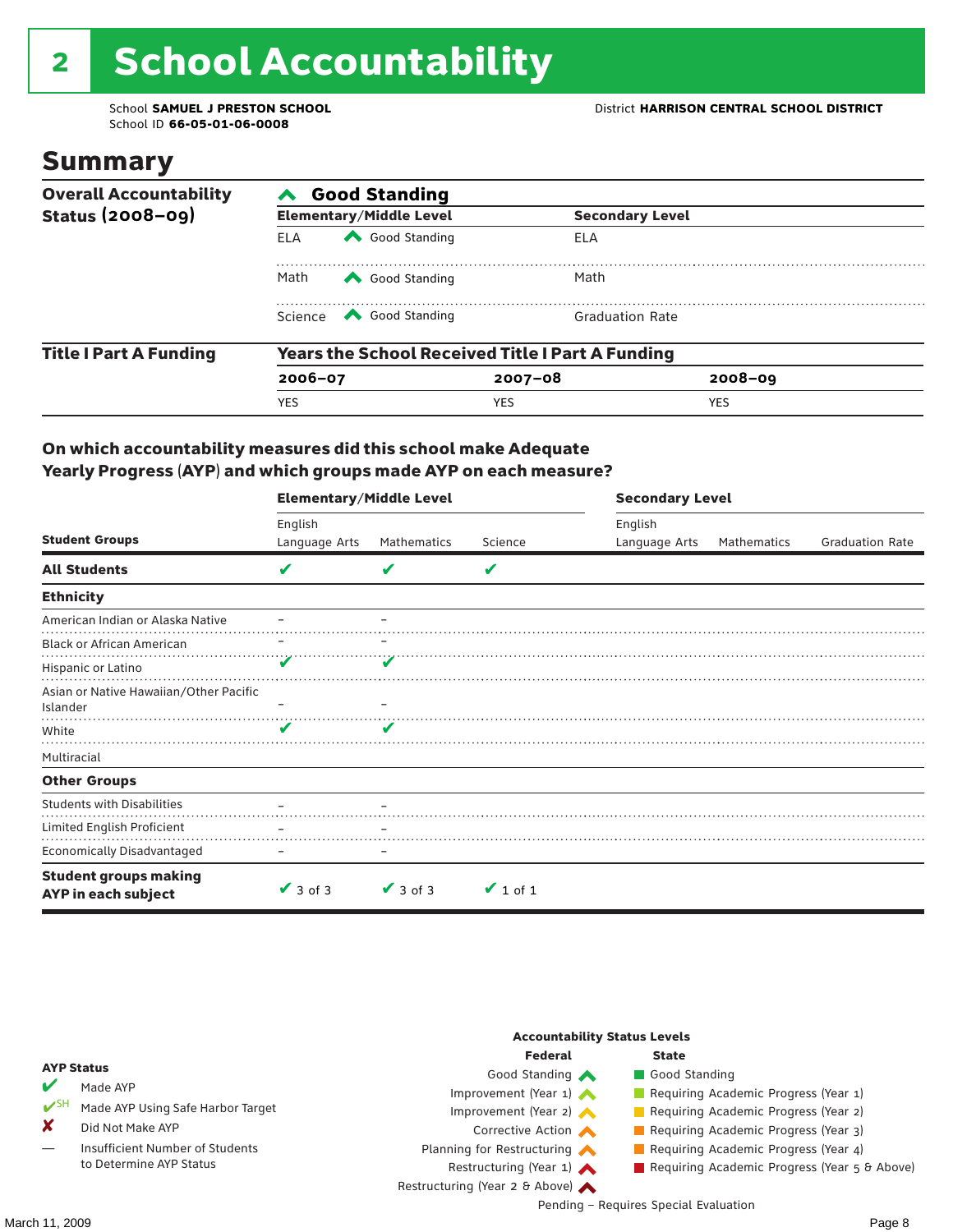# **Elementary/Middle-Level English Language Arts**

| <b>Accountability Status</b><br>for This Subject<br>$(2008 - 09)$ | ▰      | Good Standing                                          |
|-------------------------------------------------------------------|--------|--------------------------------------------------------|
| <b>Accountability Measures</b>                                    | 3 of 3 | Student groups making AYP in English language arts     |
|                                                                   |        | Made AYP                                               |
| <b>Prospective Status</b>                                         |        | This school will be in good standing in 2009-10. [101] |

#### How did students in each accountability group perform on **elementary/middle-level English language arts accountability measures?**

|                                                          | Participation <sup>2</sup><br><b>AYP</b> |           |               |           | Test Performance <sup>3</sup> |           | <b>Performance Objectives</b> |         |  |
|----------------------------------------------------------|------------------------------------------|-----------|---------------|-----------|-------------------------------|-----------|-------------------------------|---------|--|
| <b>Student Group</b>                                     |                                          | Met       | Percentage    | Met       | Performance                   | Effective | Safe Harbor Target            |         |  |
| (Total: Continuous Enrollment) <sup>1</sup>              | <b>Status</b>                            | Criterion | <b>Tested</b> | Criterion | Index                         | AMO       | $2007 - 08$                   | 2008-09 |  |
| <b>All Students (164:158)</b>                            | $\boldsymbol{\mathcal{U}}$               | V         | 99%           | V         | 172                           | 125       |                               |         |  |
| <b>Ethnicity</b>                                         |                                          |           |               |           |                               |           |                               |         |  |
| American Indian or Alaska Native<br>(1:1)                |                                          |           |               |           |                               |           |                               |         |  |
| <b>Black or African American</b><br>(2:2)                |                                          |           |               |           |                               |           |                               |         |  |
| Hispanic or Latino (51:46)                               | V                                        | ✔         | 96%           | V         | 154                           | 119       |                               |         |  |
| Asian or Native Hawaiian/Other Pacific<br>Islander (3:3) |                                          |           |               |           |                               |           |                               |         |  |
| White (107:106)                                          | V                                        | ✔         | 100%          | V         | 177                           | 123       |                               |         |  |
| Multiracial (0:0)                                        |                                          |           |               |           |                               |           |                               |         |  |
| <b>Other Groups</b>                                      |                                          |           |               |           |                               |           |                               |         |  |
| Students with Disabilities <sup>4</sup><br>(27:26)       |                                          |           |               |           |                               |           |                               |         |  |
| Limited English Proficient <sup>5</sup>                  |                                          |           |               |           |                               |           |                               |         |  |
| (13:12)                                                  |                                          |           |               |           |                               |           |                               |         |  |
| <b>Economically Disadvantaged</b><br>(29:28)             |                                          |           |               |           |                               |           |                               |         |  |
| <b>Final AYP Determination</b>                           | $\vee$ 3 of 3                            |           |               |           |                               |           |                               |         |  |

#### **NOTES**

- $1$  These data show the count of students enrolled during the test administration period (used for Participation) followed by the count of continuously enrolled tested students (used for Performance). For accountability calculations,
- students who were excused from testing for medical reasons are not included in the enrollment count. <sup>2</sup> Groups with fewer than 40 students enrolled during the test administration period are not required to meet the participation criterion. If the participation rate of a group fell below 95 percent in 2007–08, the enrollment shown is the sum of 2006–07 and 2007–08 enrollments and the percent tested is the weighted average
- of the participation rates over those two years.<br><sup>3</sup> For schools with fewer than 30 continuously enrolled tested students in the All Students group in 2007–08, data for 2006–07 and 2007–08 were combined to determine counts and PIs. For schools with 30 or more continuously enrolled students in the All Students group in 2007–08, student groups with fewer than 30
- continuously enrolled tested students are not required to meet the performance criterion. <sup>4</sup> If the school failed to make AYP solely because of the performance of students with disabilities, met the 95% participation requirement for this group, and would meet or exceed the AMO for this subject if 34 points were added to the PI, then the school is considered to have made AYP for students with disabilities.
- $5$  If the count of LEP students is equal to or greater than 30, former LEP students are also included in the performance calculations.
- ‡ This student group did not make AYP in science; therefore, it did not qualify for Safe Harbor.

AYP Status Made AYP

X Did Not Make AYP

Made AYP Using Safe Harbor Target

Insufficient Number of Students to Determine AYP Status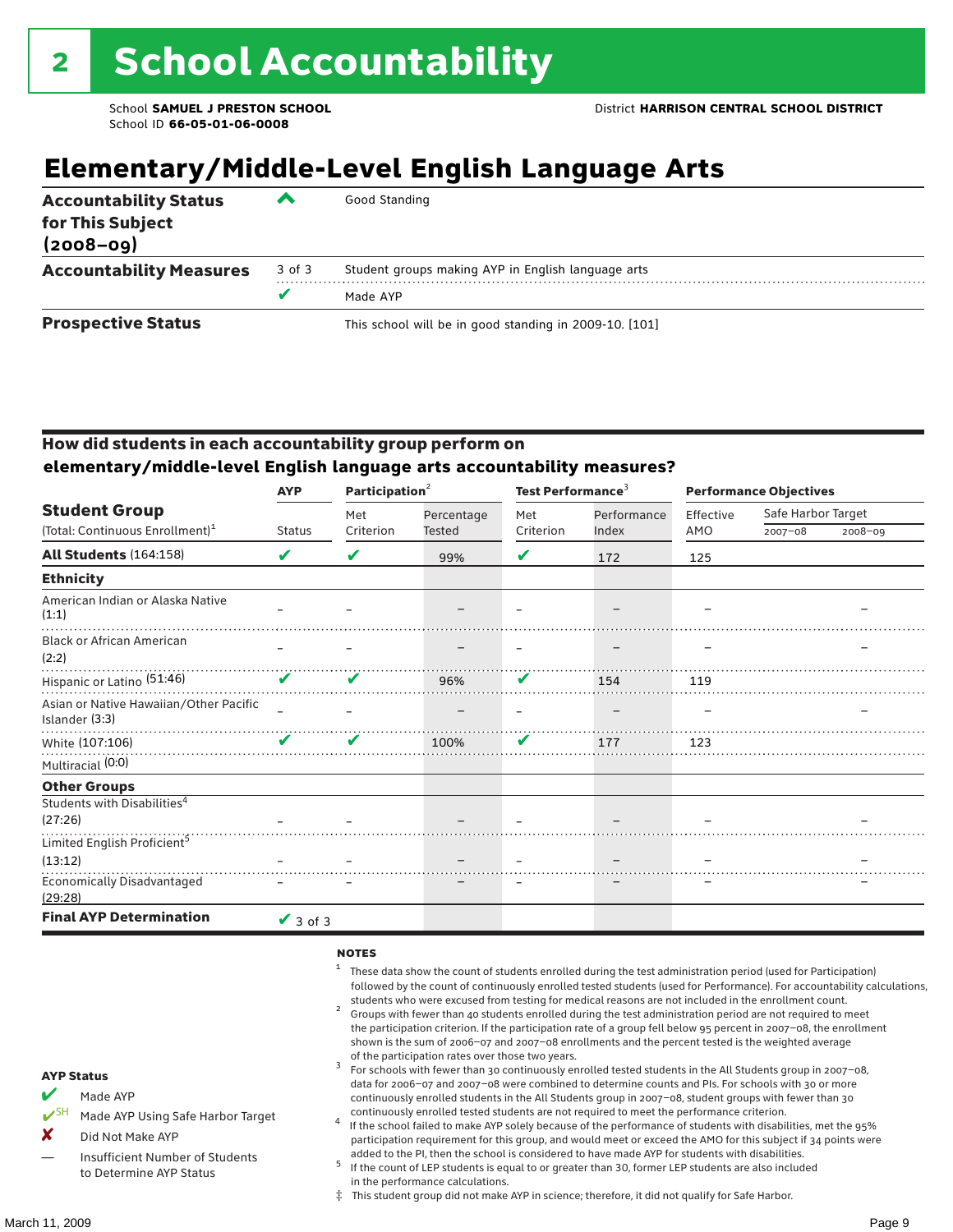## **Elementary/Middle-Level Mathematics**

| <b>Accountability Status</b><br>for This Subject<br>$(2008 - 09)$ | ‴      | Good Standing                                          |
|-------------------------------------------------------------------|--------|--------------------------------------------------------|
| <b>Accountability Measures</b>                                    | 3 of 3 | Student groups making AYP in mathematics               |
|                                                                   |        | Made AYP                                               |
| <b>Prospective Status</b>                                         |        | This school will be in good standing in 2009-10. [101] |

#### How did students in each accountability group perform on **elementary/middle-level mathematics accountability measures?**

|                                                          | <b>AYP</b>    | Participation <sup>2</sup> |               | Test Performance <sup>3</sup> |             | <b>Performance Objectives</b> |                    |             |
|----------------------------------------------------------|---------------|----------------------------|---------------|-------------------------------|-------------|-------------------------------|--------------------|-------------|
| <b>Student Group</b>                                     |               | Met                        | Percentage    | Met                           | Performance | Effective                     | Safe Harbor Target |             |
| (Total: Continuous Enrollment) <sup>1</sup>              | <b>Status</b> | Criterion                  | <b>Tested</b> | Criterion                     | Index       | AMO                           | $2007 - 08$        | $2008 - 09$ |
| <b>All Students (165:158)</b>                            | ✔             | V                          | 99%           | V                             | 188         | 94                            |                    |             |
| <b>Ethnicity</b>                                         |               |                            |               |                               |             |                               |                    |             |
| American Indian or Alaska Native<br>(1:1)                |               |                            |               |                               |             |                               |                    |             |
| <b>Black or African American</b><br>(2:2)                |               |                            |               |                               |             |                               |                    |             |
| Hispanic or Latino <sup>(51:47)</sup>                    | ✔             | ✔                          | 98%           | V                             | 187         | 88                            |                    |             |
| Asian or Native Hawaiian/Other Pacific<br>Islander (3:3) |               |                            |               |                               |             |                               |                    |             |
| White (108:105)                                          |               | ✔                          | 99%           | V                             | 188         | 92                            |                    |             |
| Multiracial (0:0)                                        |               |                            |               |                               |             |                               |                    |             |
| <b>Other Groups</b>                                      |               |                            |               |                               |             |                               |                    |             |
| Students with Disabilities <sup>4</sup><br>(27:25)       |               |                            |               |                               |             |                               |                    |             |
| Limited English Proficient <sup>5</sup>                  |               |                            |               |                               |             |                               |                    |             |
| (13:12)                                                  |               |                            |               |                               |             |                               |                    |             |
| <b>Economically Disadvantaged</b><br>(29:28)             |               |                            |               |                               |             |                               |                    |             |
| <b>Final AYP Determination</b>                           | $\vee$ 3 of 3 |                            |               |                               |             |                               |                    |             |

#### **NOTES**

- $1$  These data show the count of students enrolled during the test administration period (used for Participation) followed by the count of continuously enrolled tested students (used for Performance). For accountability calculations,
- students who were excused from testing for medical reasons are not included in the enrollment count.<br><sup>2</sup> Groups with fewer than 40 students enrolled during the test administration period are not required to meet the participation criterion. If the participation rate of a group fell below 95 percent in 2007–08, the enrollment shown is the sum of 2006–07 and 2007–08 enrollments and the percent tested is the weighted average
- of the participation rates over those two years.<br><sup>3</sup> For schools with fewer than 30 continuously enrolled tested students in the All Students group in 2007–08, data for 2006–07 and 2007–08 were combined to determine counts and PIs. For schools with 30 or more continuously enrolled students in the All Students group in 2007–08, student groups with fewer than 30
- continuously enrolled tested students are not required to meet the performance criterion. <sup>4</sup> If the school failed to make AYP solely because of the performance of students with disabilities, met the 95% participation requirement for this group, and would meet or exceed the AMO for this subject if 34 points were added to the PI, then the school is considered to have made AYP for students with disabilities.
- $5$  If the count of LEP students is equal to or greater than 30, former LEP students are also included in the performance calculations.
- ‡ This student group did not make AYP in science; therefore, it did not qualify for Safe Harbor.
- Made AYP
	- Made AYP Using Safe Harbor Target
- X Did Not Make AYP
- Insufficient Number of Students to Determine AYP Status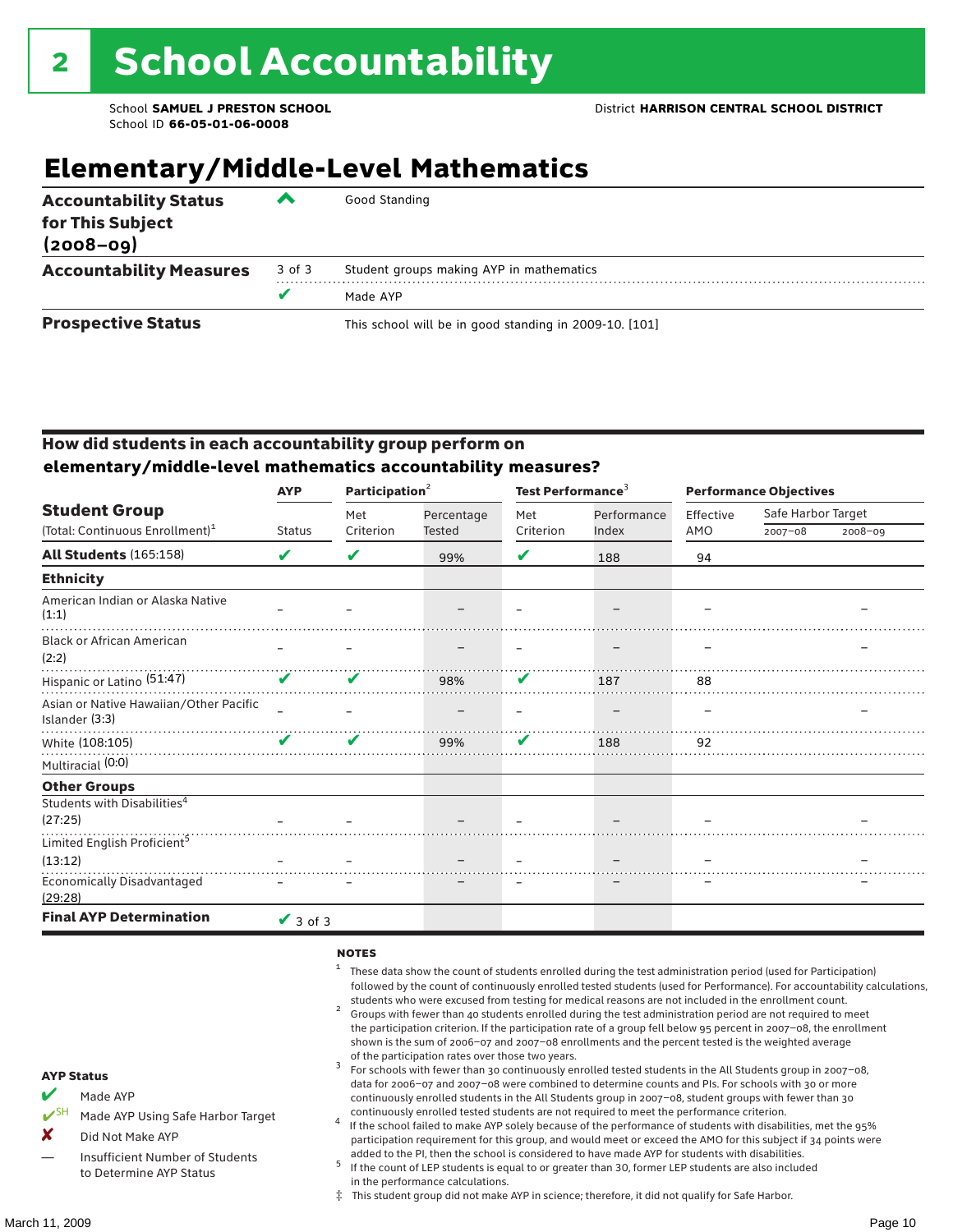# Elementary/Middle-Level Science

| <b>Accountability Status</b><br>for This Subject<br>$(2008 - 09)$ | $\overline{\phantom{a}}$ | Good Standing                                          |
|-------------------------------------------------------------------|--------------------------|--------------------------------------------------------|
| <b>Accountability Measures</b>                                    | 1 of 1                   | Student groups making AYP in science                   |
|                                                                   | v                        | Made AYP                                               |
| <b>Prospective Status</b>                                         |                          | This school will be in good standing in 2009-10. [101] |

#### How did students in each accountability group perform on elementary/middle-level science accountability measures?

|                                                                                                                                                          | <b>AYP</b>    |                          | Participation $2$                         |                                                            | Test Performance <sup>3</sup> |                                                                                                                                                                                                                                                                                                                                                                                                                                                                                                                                                                                                                                                                                                                                                                                                                                                                                                                                           | <b>Performance Objectives</b> |                 |                 |
|----------------------------------------------------------------------------------------------------------------------------------------------------------|---------------|--------------------------|-------------------------------------------|------------------------------------------------------------|-------------------------------|-------------------------------------------------------------------------------------------------------------------------------------------------------------------------------------------------------------------------------------------------------------------------------------------------------------------------------------------------------------------------------------------------------------------------------------------------------------------------------------------------------------------------------------------------------------------------------------------------------------------------------------------------------------------------------------------------------------------------------------------------------------------------------------------------------------------------------------------------------------------------------------------------------------------------------------------|-------------------------------|-----------------|-----------------|
| <b>Student Group</b>                                                                                                                                     |               | Safe Harbor              | Met                                       | Percentage                                                 | Met                           | Performance                                                                                                                                                                                                                                                                                                                                                                                                                                                                                                                                                                                                                                                                                                                                                                                                                                                                                                                               | State                         | Progress Target |                 |
| (Total: Continuous Enrollment) <sup>1</sup>                                                                                                              |               | Status Oualification     | Criterion                                 | Tested                                                     | Criterion                     | Index                                                                                                                                                                                                                                                                                                                                                                                                                                                                                                                                                                                                                                                                                                                                                                                                                                                                                                                                     | Standard                      |                 | 2007-08 2008-09 |
| <b>All Students</b> (57:54)                                                                                                                              | V             | Oualified                | V                                         | 98%                                                        | V                             | 194                                                                                                                                                                                                                                                                                                                                                                                                                                                                                                                                                                                                                                                                                                                                                                                                                                                                                                                                       | 100                           |                 |                 |
| <b>Ethnicity</b>                                                                                                                                         |               |                          |                                           |                                                            |                               |                                                                                                                                                                                                                                                                                                                                                                                                                                                                                                                                                                                                                                                                                                                                                                                                                                                                                                                                           |                               |                 |                 |
| American Indian or Alaska Native<br>(0:0)                                                                                                                |               |                          |                                           |                                                            |                               |                                                                                                                                                                                                                                                                                                                                                                                                                                                                                                                                                                                                                                                                                                                                                                                                                                                                                                                                           |                               |                 |                 |
| <b>Black or African American</b><br>(1:1)                                                                                                                |               |                          |                                           |                                                            |                               |                                                                                                                                                                                                                                                                                                                                                                                                                                                                                                                                                                                                                                                                                                                                                                                                                                                                                                                                           |                               |                 |                 |
| Hispanic or Latino (17:15)                                                                                                                               |               |                          |                                           |                                                            |                               |                                                                                                                                                                                                                                                                                                                                                                                                                                                                                                                                                                                                                                                                                                                                                                                                                                                                                                                                           |                               |                 |                 |
| Asian or Native Hawaiian/Other Pacific<br>Islander $(1:1)$                                                                                               |               |                          |                                           |                                                            |                               |                                                                                                                                                                                                                                                                                                                                                                                                                                                                                                                                                                                                                                                                                                                                                                                                                                                                                                                                           |                               |                 |                 |
| White (38:37)                                                                                                                                            |               | Oualified                |                                           |                                                            | V                             | 195                                                                                                                                                                                                                                                                                                                                                                                                                                                                                                                                                                                                                                                                                                                                                                                                                                                                                                                                       | 100                           |                 |                 |
| Multiracial (0:0)                                                                                                                                        |               |                          |                                           |                                                            |                               |                                                                                                                                                                                                                                                                                                                                                                                                                                                                                                                                                                                                                                                                                                                                                                                                                                                                                                                                           |                               |                 |                 |
| <b>Other Groups</b>                                                                                                                                      |               |                          |                                           |                                                            |                               |                                                                                                                                                                                                                                                                                                                                                                                                                                                                                                                                                                                                                                                                                                                                                                                                                                                                                                                                           |                               |                 |                 |
| <b>Students with Disabilities</b><br>(5:4)                                                                                                               |               |                          |                                           |                                                            |                               |                                                                                                                                                                                                                                                                                                                                                                                                                                                                                                                                                                                                                                                                                                                                                                                                                                                                                                                                           |                               |                 |                 |
| Limited English Proficient <sup>4</sup><br>(5:5)                                                                                                         |               |                          |                                           |                                                            |                               |                                                                                                                                                                                                                                                                                                                                                                                                                                                                                                                                                                                                                                                                                                                                                                                                                                                                                                                                           |                               |                 |                 |
| <b>Economically Disadvantaged</b><br>(10:9)                                                                                                              |               |                          |                                           |                                                            |                               |                                                                                                                                                                                                                                                                                                                                                                                                                                                                                                                                                                                                                                                                                                                                                                                                                                                                                                                                           |                               |                 |                 |
| <b>Final AYP Determination</b>                                                                                                                           | $\vee$ 1 of 1 |                          |                                           |                                                            |                               |                                                                                                                                                                                                                                                                                                                                                                                                                                                                                                                                                                                                                                                                                                                                                                                                                                                                                                                                           |                               |                 |                 |
|                                                                                                                                                          |               | <b>NOTES</b>             |                                           |                                                            |                               |                                                                                                                                                                                                                                                                                                                                                                                                                                                                                                                                                                                                                                                                                                                                                                                                                                                                                                                                           |                               |                 |                 |
| <b>AYP Status</b><br>Made AYP<br>$V^{\text{SH}}$<br>Made AYP Using Safe Harbor Target<br>x<br>Did Not Make AYP<br><b>Insufficient Number of Students</b> |               | 1<br>$\overline{a}$<br>3 | participation rates over those two years. | were combined to determine counts and performance indices. |                               | These data show the count of students enrolled during the test administration period (used for Participation)<br>followed by the count of continuously enrolled tested students (used for Performance). For accountability calculations,<br>students who were excused from testing for medical reasons are not included in the enrollment count.<br>Groups with fewer than 40 students enrolled during the test administration period are not required to meet<br>the participation criterion. If the participation rate of a group fell below 80 percent in 2007-08, the enrollment<br>shown is the sum of 2006-07 and 2007-08 enrollments and the percent tested is the weighted average of the<br>Groups with fewer than 30 continuously enrolled tested students are not required to meet the performance criterion.<br>For schools with fewer than 30 continuously enrolled tested students in 2007-08, data for 2006-07 and 2007-08 |                               |                 |                 |

 $^4$  If the count of LEP students is equal to or greater than 30, former LEP students are also included in the performance calculations.

to Determine AYP Status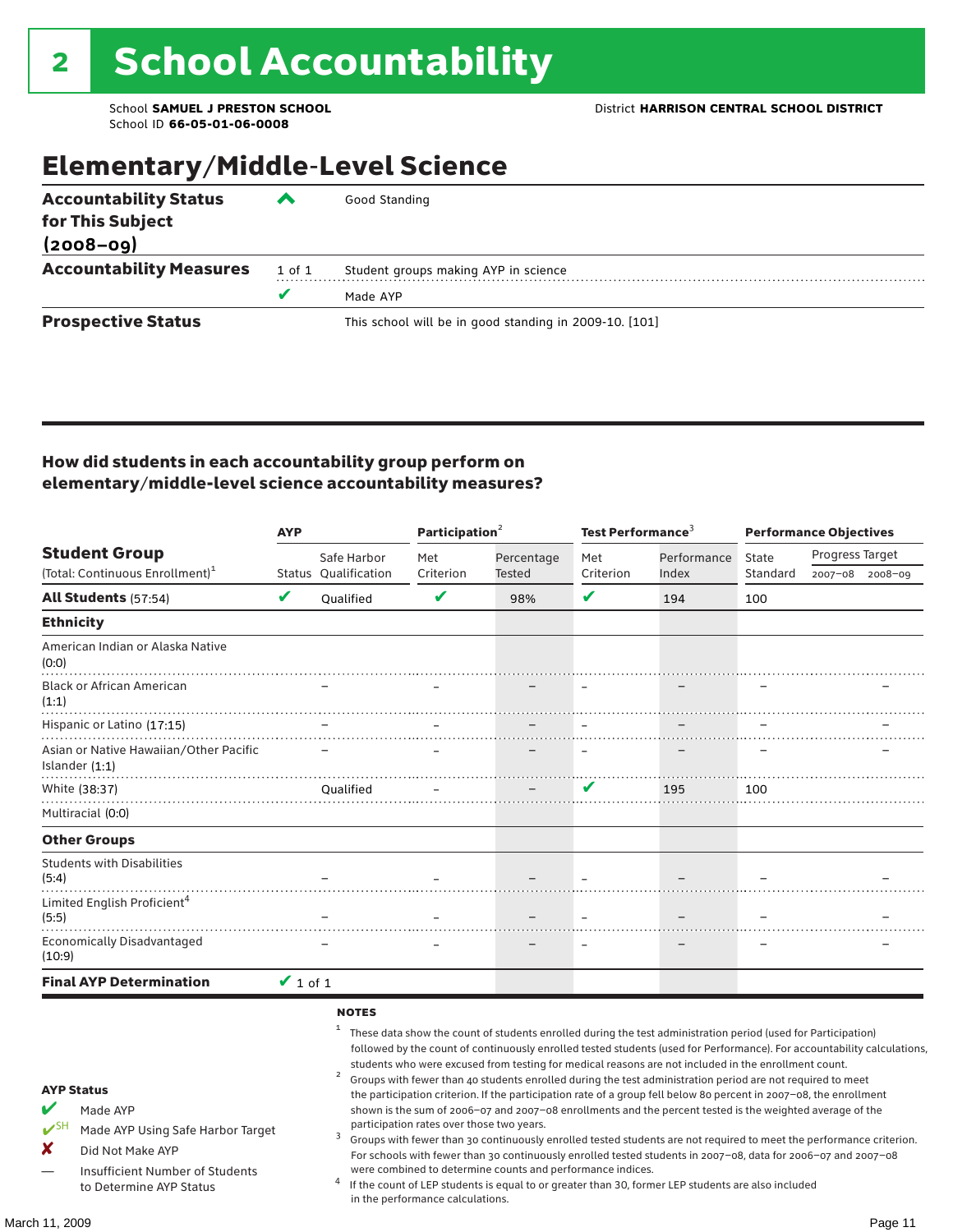### Summary of 2007–08 School Performance

Performance on the State assessments in English language arts, mathematics, and science at the elementary and middle levels is reported in terms of mean scores and the percentage of tested students scoring at or above Level 2, Level 3, and Level 4. Performance on the State assessments in ELA and mathematics at the secondary level is reported in terms of the percentage of students in a cohort scoring at these levels.

|                              |     | Percentage of students that<br>scored at or above Level 3 |      |  |  |  |  |
|------------------------------|-----|-----------------------------------------------------------|------|--|--|--|--|
| <b>English Language Arts</b> | 0%  | 50%                                                       | 100% |  |  |  |  |
| Grade 3                      | 77% |                                                           | 56   |  |  |  |  |
| Grade 4                      | 69% |                                                           | 54   |  |  |  |  |
| Grade 5                      | 80% |                                                           | 51   |  |  |  |  |
| <b>Mathematics</b>           |     |                                                           |      |  |  |  |  |
| Grade 3                      | 89% |                                                           | 57   |  |  |  |  |
| Grade 4                      | 93% |                                                           | 54   |  |  |  |  |
| Grade 5                      | 90% |                                                           | 51   |  |  |  |  |
| <b>Science</b>               |     |                                                           |      |  |  |  |  |
| Grade 4                      | 95% |                                                           | 56   |  |  |  |  |

School **SAMUEL J PRESTON SCHOOL** District **HARRISON CENTRAL SCHOOL DISTRICT**

#### About the Performance Level Descriptors

#### Level 1: Not Meeting Learning Standards.

Student performance does not demonstrate an understanding of the content expected in the subject and grade level.

#### Level 2: Partially Meeting Learning Standards.

Student performance demonstrates a partial understanding of the content expected in the subject and grade level.

#### Level 3: Meeting Learning Standards.

Student performance demonstrates an understanding of the content expected in the subject and grade level.

#### Level 4: Meeting Learning Standards with Distinction.

Student performance demonstrates a thorough understanding of the content expected in the subject and grade level.

#### How are Need/Resource Capacity (N/RC) categories determined?

Districts are divided into high, average, and low need categories based on their ability to meet the special needs of their students with local resources. Districts in the high need category are subdivided into four categories based on enrollment size and, in some cases, number of students per square mile. More information about the categories can be found in the *Report to the Governor and the Legislature on the Educational Status of the State's Schools* at www.emsc.nysed.gov/irts.

#### What are Similar Schools?

In this section, this school's performance is compared with that of similar schools.

Within each N/RC category, the Department identifies Similar Schools: schools that serve similar students and have similar resources. Each school report card compares the school's performance with that of similar schools. The following factors are considered in grouping schools: a) the grade level served by the school and b) rates of student poverty and limited English proficiency. Student poverty levels are indicated by determining the percentage of children in each school who participate in the free-lunch program. By combining these factors, a measure of student need is created and used to place schools into relatively low (lowest quartile), relatively high (highest quartile), and typical (mid-range) groups.

#### This School's Similar Schools Group: **18**

All schools in this group are elementary level schools in school districts with low student needs in relation to district resource capacity.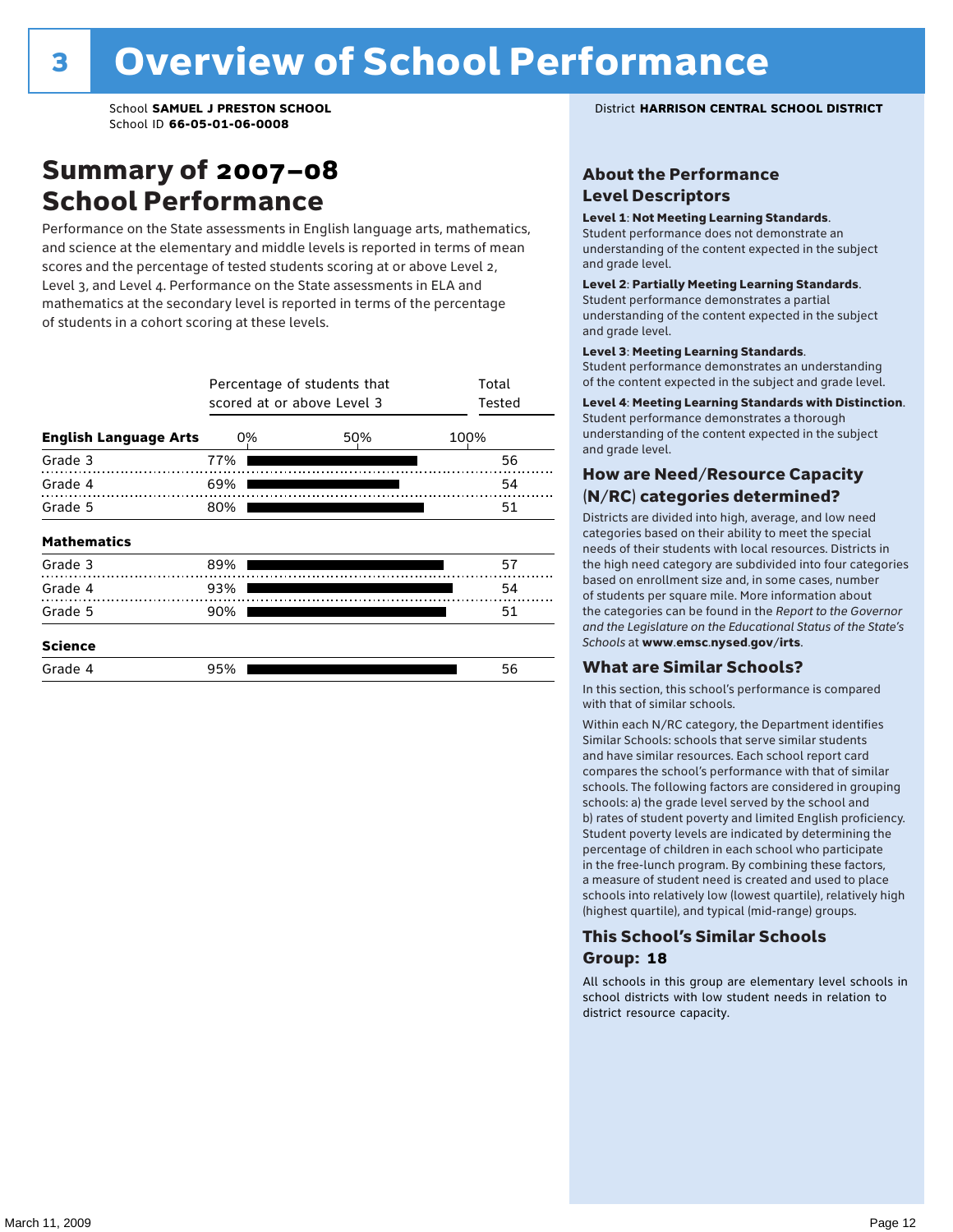# **This School's Results in Grade 3 English Language Arts**

|                                                           |        | <b>This School</b>              |            |                     | <b>Similar Schools</b>          |         |                |  |  |
|-----------------------------------------------------------|--------|---------------------------------|------------|---------------------|---------------------------------|---------|----------------|--|--|
|                                                           |        | Percentage scoring at level(s): |            |                     | Percentage scoring at level(s): |         |                |  |  |
|                                                           |        | $2 - 4$                         | $3 - 4$    | $\overline{4}$      | $2 - 4$                         | $3 - 4$ | $\overline{4}$ |  |  |
| 2008 Mean Score: 673                                      | Range: | 616-780                         | 650-780    | 720-780*            |                                 |         |                |  |  |
| 2007 Mean Score: 681<br>$\blacksquare$ 2007-08<br>2006-07 | 100%   | 95% 98%                         | 77% 81%    | 16% 13%             | 98% 97%                         | 85% 83% | 21% 17%        |  |  |
| Number of Tested Students:                                |        | 53<br>52                        | 43<br>- 43 | 9<br>$\overline{7}$ |                                 |         |                |  |  |

| <b>Results by</b>                                  |              | 2007-08 School Year |                                 |     | 2006-07 School Year |         |                                 |     |
|----------------------------------------------------|--------------|---------------------|---------------------------------|-----|---------------------|---------|---------------------------------|-----|
|                                                    | Total        |                     | Percentage scoring at level(s): |     | Total               |         | Percentage scoring at level(s): |     |
| <b>Student Group</b>                               | Tested       | $2 - 4$             | $3 - 4$                         | 4   | Tested              | $2 - 4$ | $3 - 4$                         | 4   |
| <b>All Students</b>                                | 56           | 95%                 | 77%                             | 16% | 53                  | 98%     | 81%                             | 13% |
| Female                                             | 19           | 95%                 | 74%                             | 16% | 26                  | 96%     | 85%                             | 23% |
| Male                                               | 37           | 95%                 | 78%                             | 16% | 27                  | 100%    | 78%                             | 4%  |
| American Indian or Alaska Native                   | $\mathbf{1}$ |                     |                                 |     |                     |         |                                 |     |
| <b>Black or African American</b>                   |              |                     |                                 |     |                     |         |                                 |     |
| Hispanic or Latino                                 | 21           |                     |                                 |     | 15                  |         |                                 |     |
| Asian or Native Hawaiian/Other<br>Pacific Islander | 1            |                     |                                 |     | 1                   |         |                                 |     |
| White                                              | 33           | 94%                 | 85%                             | 18% | 36                  | 100%    | 81%                             | 17% |
| Multiracial                                        |              |                     |                                 |     |                     |         |                                 |     |
| Small Group Totals                                 | 23           | 96%                 | 65%                             | 13% | 17                  | 94%     | 82%                             | 6%  |
| <b>General-Education Students</b>                  | 46           | 98%                 | 89%                             | 20% | 50                  |         |                                 |     |
| <b>Students with Disabilities</b>                  | 10           | 80%                 | 20%                             | 0%  | 3                   |         |                                 |     |
| English Proficient                                 | 49           | 96%                 | 84%                             | 18% | 48                  | 100%    | 83%                             | 15% |
| Limited English Proficient                         | 7            | 86%                 | 29%                             | 0%  | 5                   | 80%     | 60%                             | 0%  |
| Economically Disadvantaged                         | 9            | 89%                 | 78%                             | 11% | 2                   |         |                                 |     |
| Not Disadvantaged                                  | 47           | 96%                 | 77%                             | 17% | 51                  |         |                                 |     |
| Migrant                                            |              |                     |                                 |     |                     |         |                                 |     |
| Not Migrant                                        | 56           | 95%                 | 77%                             | 16% | 53                  | 98%     | 81%                             | 13% |

**NOTES** 

The – symbol indicates that data for a group of students have been suppressed. If a group has fewer than five students,<br>data for that group and the next smallest group(s) are suppressed to protect the privacy of individual

\* Level 4 range is for 2007–08 only. The 2006–07 range is 730–780.

| <b>Other</b>                                                                            |        | 2007-08 School Year         |         |                | 2006-07 School Year |                             |         |     |
|-----------------------------------------------------------------------------------------|--------|-----------------------------|---------|----------------|---------------------|-----------------------------|---------|-----|
| <b>Assessments</b>                                                                      | Total  | Number scoring at level(s): |         |                | Total               | Number scoring at level(s): |         |     |
|                                                                                         | Tested | $2 - 4$                     | $3 - 4$ | $\overline{4}$ | Tested              | $2 - 4$                     | $3 - 4$ | 4   |
| New York State Alternate Assessment<br>(NYSAA): Grade 3 Equivalent                      |        |                             |         |                |                     |                             |         |     |
| New York State English as a Second<br>Language Achievement Test (NYSESLAT)t:<br>Grade 3 |        | N/A                         | N/A     | N/A            |                     | N/A                         | N/A     | N/A |

† These counts represent recently arrived LEP students who used the NYSESLAT to fulfill the English language arts participation requirement.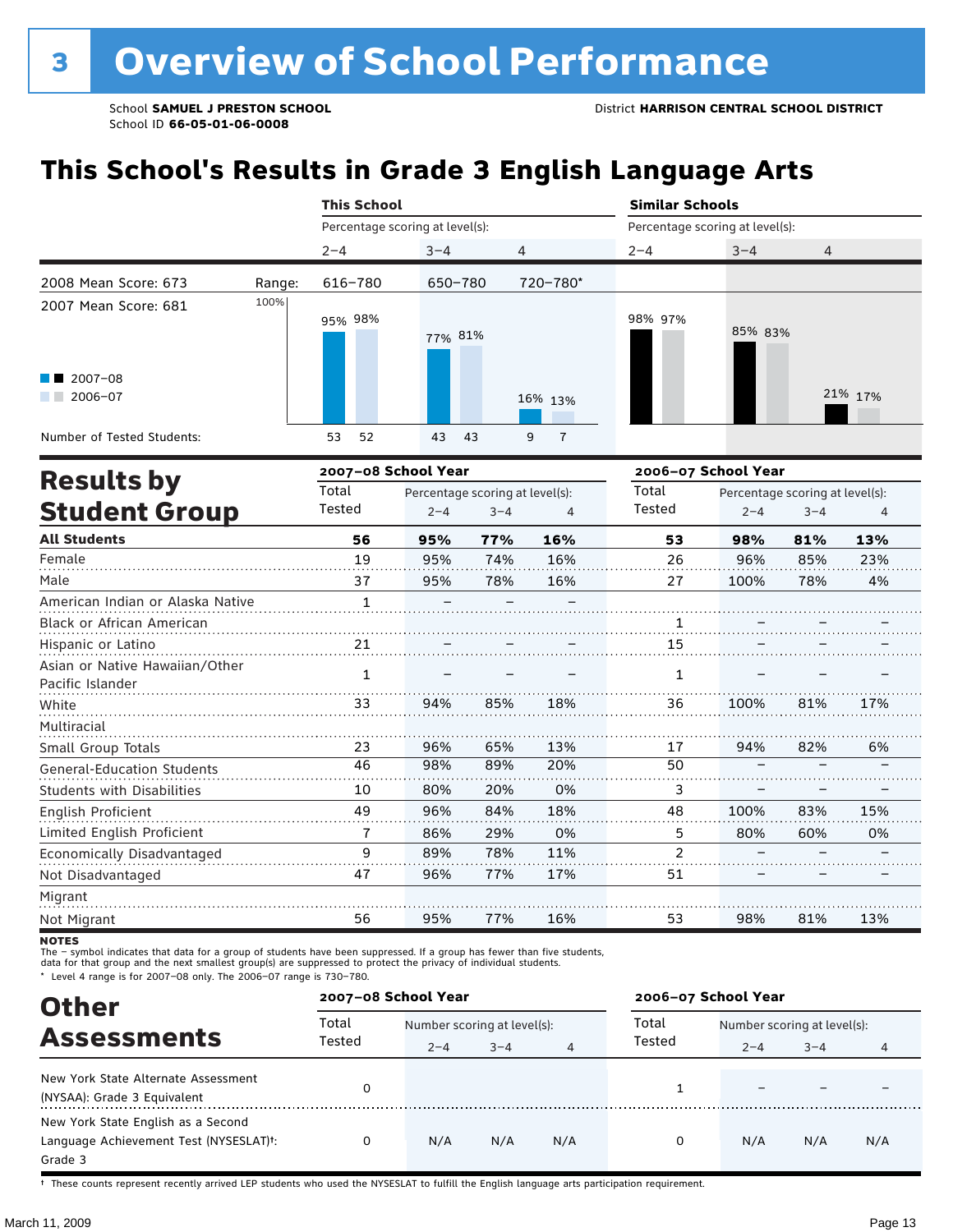# **This School's Results in Grade 3 Mathematics**

| 2008 Mean Score: 686<br>2007 Mean Score: 686<br>$\blacksquare$ 2007-08<br>2006-07 |        | <b>This School</b>              |          |          | <b>Similar Schools</b>          |         |         |  |  |
|-----------------------------------------------------------------------------------|--------|---------------------------------|----------|----------|---------------------------------|---------|---------|--|--|
|                                                                                   |        | Percentage scoring at level(s): |          |          | Percentage scoring at level(s): |         |         |  |  |
|                                                                                   |        | $2 - 4$                         | $3 - 4$  | 4        | $2 - 4$                         | $3 - 4$ | 4       |  |  |
|                                                                                   | Range: | 624-770                         | 650-770  | 703-770  |                                 |         |         |  |  |
|                                                                                   | 100%   | 95% 100%                        | 89% 96%  |          | 99% 99%                         | 96% 93% |         |  |  |
|                                                                                   |        |                                 |          | 23% 27%  |                                 |         | 40% 41% |  |  |
| Number of Tested Students:                                                        |        | 51<br>54                        | 51<br>49 | 13<br>14 |                                 |         |         |  |  |

| <b>Results by</b>                                  |        | 2007-08 School Year |                                 |     | 2006-07 School Year |         |                                 |     |
|----------------------------------------------------|--------|---------------------|---------------------------------|-----|---------------------|---------|---------------------------------|-----|
|                                                    | Total  |                     | Percentage scoring at level(s): |     | Total               |         | Percentage scoring at level(s): |     |
| <b>Student Group</b>                               | Tested | $2 - 4$             | $3 - 4$                         | 4   | Tested              | $2 - 4$ | $3 - 4$                         | 4   |
| <b>All Students</b>                                | 57     | 95%                 | 89%                             | 23% | 51                  | 100%    | 96%                             | 27% |
| Female                                             | 19     | 95%                 | 79%                             | 26% | 25                  | 100%    | 92%                             | 24% |
| Male                                               | 38     | 95%                 | 95%                             | 21% | 26                  | 100%    | 100%                            | 31% |
| American Indian or Alaska Native                   | 1      |                     |                                 |     |                     |         |                                 |     |
| <b>Black or African American</b>                   |        |                     |                                 |     |                     |         |                                 |     |
| Hispanic or Latino                                 | 21     |                     |                                 |     | 14                  |         |                                 |     |
| Asian or Native Hawaiian/Other<br>Pacific Islander | 1      |                     |                                 |     | 1                   |         |                                 |     |
| White                                              | 34     | 94%                 | 94%                             | 24% | 35                  | 100%    | 97%                             | 29% |
| Multiracial                                        |        |                     |                                 |     |                     |         |                                 |     |
| Small Group Totals                                 | 23     | 96%                 | 83%                             | 22% | 16                  | 100%    | 94%                             | 25% |
| <b>General-Education Students</b>                  | 47     | 98%                 | 94%                             | 28% | 48                  |         |                                 |     |
| <b>Students with Disabilities</b>                  | 10     | 80%                 | 70%                             | 0%  | 3                   |         |                                 |     |
| English Proficient                                 | 50     | 96%                 | 92%                             | 24% | 46                  | 100%    | 98%                             | 30% |
| Limited English Proficient                         | 7      | 86%                 | 71%                             | 14% | 5                   | 100%    | 80%                             | 0%  |
| Economically Disadvantaged                         | 9      | 89%                 | 78%                             | 33% | $\overline{2}$      |         |                                 |     |
| Not Disadvantaged                                  | 48     | 96%                 | 92%                             | 21% | 49                  |         |                                 |     |
| Migrant                                            |        |                     |                                 |     |                     |         |                                 |     |
| Not Migrant                                        | 57     | 95%                 | 89%                             | 23% | 51                  | 100%    | 96%                             | 27% |

**NOTES** 

The – symbol indicates that data for a group of students have been suppressed. If a group has fewer than five students,<br>data for that group and the next smallest group(s) are suppressed to protect the privacy of individual

| <b>Other</b><br><b>Assessments</b><br>New York State Alternate Assessment | 2007-08 School Year |                                        |         | 2006-07 School Year |                                        |                          |   |  |
|---------------------------------------------------------------------------|---------------------|----------------------------------------|---------|---------------------|----------------------------------------|--------------------------|---|--|
|                                                                           | Total<br>Tested     | Number scoring at level(s):<br>$2 - 4$ | $3 - 4$ | Total<br>Tested     | Number scoring at level(s):<br>$2 - 4$ | $3 - 4$                  | 4 |  |
| (NYSAA): Grade 3 Equivalent                                               |                     |                                        |         |                     | $\overline{\phantom{0}}$               | $\overline{\phantom{0}}$ |   |  |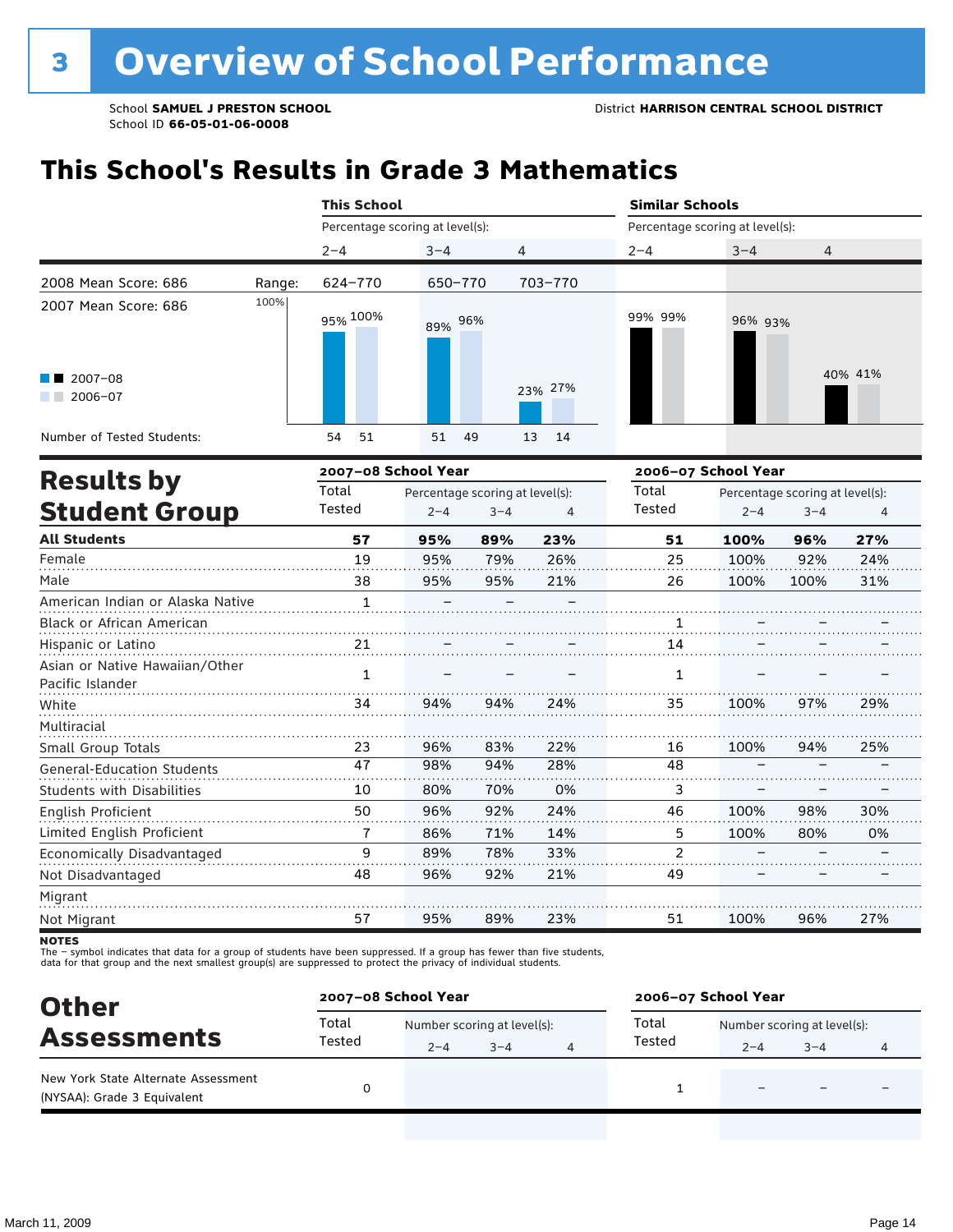# **This School's Results in Grade 4 English Language Arts**

|                                  | <b>This School</b> |                     |                                 |                                 |           | <b>Similar Schools</b> |                                 |         |         |  |  |
|----------------------------------|--------------------|---------------------|---------------------------------|---------------------------------|-----------|------------------------|---------------------------------|---------|---------|--|--|
|                                  |                    |                     | Percentage scoring at level(s): |                                 |           |                        | Percentage scoring at level(s): |         |         |  |  |
|                                  |                    | $2 - 4$             | $3 - 4$                         | 4                               |           | $2 - 4$                | $3 - 4$                         | 4       |         |  |  |
| 2008 Mean Score: 666             | Range:             | $612 - 775$         | 650-775                         |                                 | 716-775   |                        |                                 |         |         |  |  |
| 2007 Mean Score: 675             | 100%               | 94% 94%             | 69%                             | 78%                             |           | 98% 98%                | 87% 85%                         |         |         |  |  |
| $2007 - 08$<br>$2006 - 07$       |                    |                     |                                 |                                 | 12%<br>6% |                        |                                 |         | 16% 16% |  |  |
| Number of Tested Students:       |                    | 48<br>51            | 37                              | 40                              | 3<br>6    |                        |                                 |         |         |  |  |
|                                  |                    | 2007-08 School Year |                                 |                                 |           | 2006-07 School Year    |                                 |         |         |  |  |
| <b>Results by</b>                |                    | Total               |                                 | Percentage scoring at level(s): |           | Total                  | Percentage scoring at level(s): |         |         |  |  |
| <b>Student Group</b>             |                    | Tested              | $2 - 4$                         | $3 - 4$                         | 4         | Tested                 | $2 - 4$                         | $3 - 4$ | 4       |  |  |
| <b>All Students</b>              |                    | 54                  | 94%                             | 69%                             | 6%        | 51                     | 94%                             | 78%     | 12%     |  |  |
| Female                           |                    | 26                  | 96%                             | 77%                             | 12%       | 25                     | 92%                             | 80%     | 8%      |  |  |
| Male                             |                    | 28                  | 93%                             | 61%                             | 0%        | 26                     | 96%                             | 77%     | 15%     |  |  |
| American Indian or Alaska Native |                    |                     |                                 |                                 |           |                        |                                 |         |         |  |  |
|                                  |                    |                     |                                 |                                 |           |                        |                                 |         |         |  |  |

| <b>Black or African American</b>  |    |     |     |    |    |      |     |     |
|-----------------------------------|----|-----|-----|----|----|------|-----|-----|
| Hispanic or Latino                | 15 |     |     |    | 13 |      |     |     |
| Asian or Native Hawaiian/Other    |    |     |     |    |    |      |     |     |
| Pacific Islander                  |    |     |     |    |    |      |     |     |
| White                             | 37 | 95% | 76% | 8% | 37 | 92%  | 81% | 11% |
| Multiracial                       |    |     |     |    |    |      |     |     |
| Small Group Totals                | 17 | 94% | 53% | 0% | 14 | 100% | 71% | 14% |
| <b>General-Education Students</b> | 50 |     |     |    | 44 | 100% | 91% | 14% |
| <b>Students with Disabilities</b> | 4  |     |     |    |    | 57%  | 0%  | 0%  |
| English Proficient                | 49 | 96% | 73% | 6% | 47 |      |     |     |
| Limited English Proficient        | 5  | 80% | 20% | 0% | 4  |      |     |     |
| Economically Disadvantaged        | 10 | 90% | 30% | 0% | 4  |      |     |     |
| Not Disadvantaged                 | 44 | 95% | 77% | 7% | 47 |      |     |     |
| Migrant                           |    |     |     |    |    |      |     |     |
| Not Migrant                       | 54 | 94% | 69% | 6% | 51 | 94%  | 78% | 12% |

**NOTES** 

The – symbol indicates that data for a group of students have been suppressed. If a group has fewer than five students,<br>data for that group and the next smallest group(s) are suppressed to protect the privacy of individual

| <b>Other</b>                                                                                         | 2007-08 School Year |                             |         |     | 2006-07 School Year |                             |         |     |  |
|------------------------------------------------------------------------------------------------------|---------------------|-----------------------------|---------|-----|---------------------|-----------------------------|---------|-----|--|
|                                                                                                      | Total<br>Tested     | Number scoring at level(s): |         |     | Total               | Number scoring at level(s): |         |     |  |
| <b>Assessments</b>                                                                                   |                     | $2 - 4$                     | $3 - 4$ | 4   | Tested              | $2 - 4$                     | $3 - 4$ | 4   |  |
| New York State Alternate Assessment<br>(NYSAA): Grade 4 Equivalent                                   |                     |                             |         |     |                     |                             |         |     |  |
| New York State English as a Second<br>Language Achievement Test (NYSESLAT) <sup>t</sup> :<br>Grade 4 |                     | N/A                         | N/A     | N/A |                     | N/A                         | N/A     | N/A |  |

† These counts represent recently arrived LEP students who used the NYSESLAT to fulfill the English language arts participation requirement.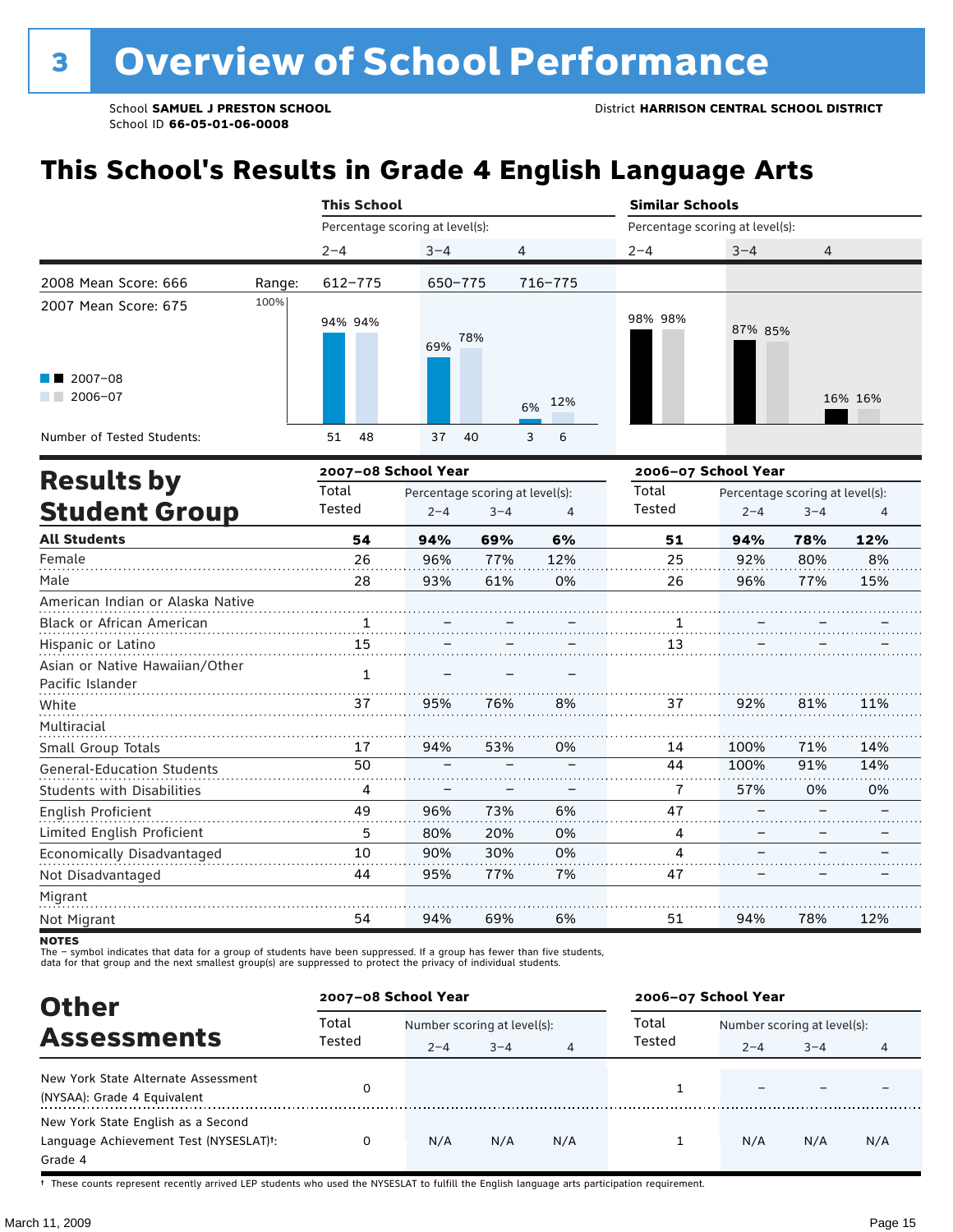# **This School's Results in Grade 4 Mathematics**

|                                   |        | <b>This School</b> |                                 |                                 |                | <b>Similar Schools</b>          |                          |                                 |         |  |  |
|-----------------------------------|--------|--------------------|---------------------------------|---------------------------------|----------------|---------------------------------|--------------------------|---------------------------------|---------|--|--|
|                                   |        |                    | Percentage scoring at level(s): |                                 |                | Percentage scoring at level(s): |                          |                                 |         |  |  |
|                                   |        | $2 - 4$            | $3 - 4$                         |                                 | $\overline{4}$ | $2 - 4$                         | $3 - 4$                  | 4                               |         |  |  |
| 2008 Mean Score: 690              | Range: | 622-800            | 650-800                         |                                 | 702-800        |                                 |                          |                                 |         |  |  |
| 2007 Mean Score: 669              | 100%   | 98% 92%            | 93%                             | 82%                             |                | 99% 98%                         | 94% 91%                  |                                 |         |  |  |
| $2007 - 08$<br>$2006 - 07$        |        |                    |                                 |                                 | 41%<br>12%     |                                 |                          |                                 | 46% 41% |  |  |
| Number of Tested Students:        |        | 53<br>47           | 50                              | 42                              | 6<br>22        |                                 |                          |                                 |         |  |  |
|                                   |        |                    | 2007-08 School Year             |                                 |                | 2006-07 School Year             |                          |                                 |         |  |  |
| <b>Results by</b>                 |        | Total              |                                 | Percentage scoring at level(s): |                | Total                           |                          | Percentage scoring at level(s): |         |  |  |
| <b>Student Group</b>              |        | Tested             | $2 - 4$                         | $3 - 4$                         | 4              | Tested                          | $2 - 4$                  | $3 - 4$                         | 4       |  |  |
| <b>All Students</b>               |        | 54                 | 98%                             | 93%                             | 41%            | 51                              | 92%                      | 82%                             | 12%     |  |  |
| Female                            |        | 27                 | 96%                             | 93%                             | 44%            | 25                              | 92%                      | 80%                             | 8%      |  |  |
| Male                              |        | 27                 | 100%                            | 93%                             | 37%            | 26                              | 92%                      | 85%                             | 15%     |  |  |
| American Indian or Alaska Native  |        |                    |                                 |                                 |                |                                 |                          |                                 |         |  |  |
| <b>Black or African American</b>  |        |                    |                                 |                                 |                | 1                               |                          |                                 |         |  |  |
| Hispanic or Latino                |        | 16                 |                                 |                                 |                | 13                              |                          |                                 |         |  |  |
| Asian or Native Hawaiian/Other    |        | $\mathbf{1}$       |                                 |                                 |                |                                 |                          |                                 |         |  |  |
| Pacific Islander                  |        |                    |                                 |                                 |                | .                               |                          |                                 |         |  |  |
| White                             |        | 36                 | 97%                             | 94%                             | 47%            | 37                              | 89%                      | 84%                             | 16%     |  |  |
| Multiracial                       |        |                    |                                 |                                 |                |                                 |                          |                                 |         |  |  |
| Small Group Totals                |        | 18                 | 100%                            | 89%                             | 28%            | 14                              | 100%                     | 79%                             | 0%      |  |  |
| <b>General-Education Students</b> |        | 51                 |                                 |                                 |                | 44                              | 100%                     | 89%                             | 14%     |  |  |
| <b>Students with Disabilities</b> |        | 3                  |                                 |                                 |                | 7                               | 43%                      | 43%                             | 0%      |  |  |
| English Proficient                |        | 49                 | 98%                             | 96%                             | 45%            | 47                              |                          |                                 |         |  |  |
| Limited English Proficient        |        | 5                  | 100%                            | 60%                             | 0%             | 4                               |                          |                                 |         |  |  |
| Economically Disadvantaged        |        | 10                 | 100%                            | 80%                             | 10%            | 4                               | $\overline{\phantom{0}}$ |                                 |         |  |  |

Not Disadvantaged Migrant<br>
<u>Migrant</u> . . . . . . . . . . . . . . . . . . Not Migrant 54 98% 93% 41% 51 92% 82% 12%

95%

48%

47

–

–

–

98%

The – symbol indicates that data for a group of students have been suppressed. If a group has fewer than five students,<br>data for that group and the next smallest group(s) are suppressed to protect the privacy of individual

44

| <b>Other</b>                                                       | 2007-08 School Year |                             |         |  | 2006-07 School Year |                             |                          |   |  |
|--------------------------------------------------------------------|---------------------|-----------------------------|---------|--|---------------------|-----------------------------|--------------------------|---|--|
| <b>Assessments</b>                                                 | Total<br>Tested     | Number scoring at level(s): |         |  | Total               | Number scoring at level(s): |                          |   |  |
|                                                                    |                     | $2 - 4$                     | $3 - 4$ |  | Tested              | $2 - 4$                     | $3 - 4$                  | 4 |  |
| New York State Alternate Assessment<br>(NYSAA): Grade 4 Equivalent |                     |                             |         |  |                     |                             | $\overline{\phantom{0}}$ |   |  |

**NOTES**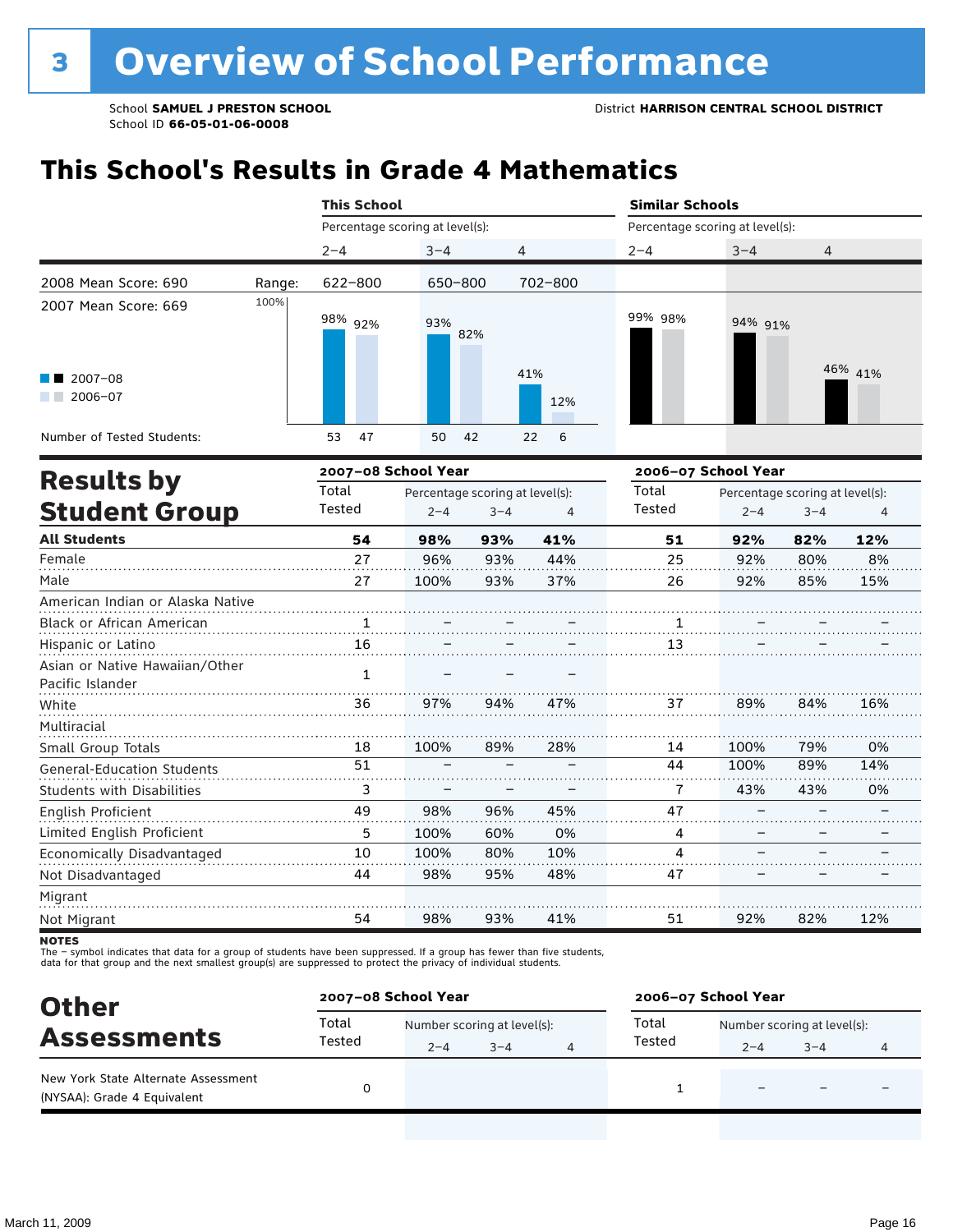# **This School's Results in Grade 4 Science**

|                                                    |        |                 |                                                                                                                                                                                                                                                                                                                                                    |     |       | <b>Similar Schools</b> |                                 |                |         |  |  |
|----------------------------------------------------|--------|-----------------|----------------------------------------------------------------------------------------------------------------------------------------------------------------------------------------------------------------------------------------------------------------------------------------------------------------------------------------------------|-----|-------|------------------------|---------------------------------|----------------|---------|--|--|
|                                                    |        |                 | <b>This School</b><br>Percentage scoring at level(s):<br>$3 - 4$<br>4<br>$65 - 100$<br>$85 - 100$<br>95% 92%<br>73%<br>61%<br>55<br>52<br>53<br>48<br>38<br>34<br>2007-08 School Year<br>Percentage scoring at level(s):<br>$2 - 4$<br>$3 - 4$<br>$\overline{4}$<br>56<br>61%<br>98%<br>95%<br>28<br>96%<br>93%<br>68%<br>96%<br>54%<br>28<br>100% |     |       |                        | Percentage scoring at level(s): |                |         |  |  |
|                                                    |        | $2 - 4$         |                                                                                                                                                                                                                                                                                                                                                    |     |       | $2 - 4$                | $3 - 4$                         | $\overline{4}$ |         |  |  |
| 2008 Mean Score: 83                                | Range: | $45 - 100$      |                                                                                                                                                                                                                                                                                                                                                    |     |       |                        |                                 |                |         |  |  |
| 2007 Mean Score: 86                                | 100%   | 98% 100%        |                                                                                                                                                                                                                                                                                                                                                    |     |       | 99% 100%               | 96% 97%                         |                | 71% 72% |  |  |
| $2007 - 08$<br>$2006 - 07$                         |        |                 |                                                                                                                                                                                                                                                                                                                                                    |     |       |                        |                                 |                |         |  |  |
| Number of Tested Students:                         |        |                 |                                                                                                                                                                                                                                                                                                                                                    |     |       |                        |                                 |                |         |  |  |
| <b>Results by</b>                                  |        |                 |                                                                                                                                                                                                                                                                                                                                                    |     |       | 2006-07 School Year    |                                 |                |         |  |  |
|                                                    | Total  |                 |                                                                                                                                                                                                                                                                                                                                                    |     | Total |                        | Percentage scoring at level(s): |                |         |  |  |
| <b>Student Group</b>                               |        | Tested          |                                                                                                                                                                                                                                                                                                                                                    |     |       | Tested                 | $2 - 4$                         | $3 - 4$        | 4       |  |  |
| <b>All Students</b>                                |        |                 |                                                                                                                                                                                                                                                                                                                                                    |     |       | 52                     | 100%                            | 92%            | 73%     |  |  |
| Female                                             |        |                 |                                                                                                                                                                                                                                                                                                                                                    |     |       | 25                     | 100%                            | 92%            | 76%     |  |  |
| Male                                               |        |                 |                                                                                                                                                                                                                                                                                                                                                    |     |       | 27                     | 100%                            | 93%            | 70%     |  |  |
| American Indian or Alaska Native                   |        |                 |                                                                                                                                                                                                                                                                                                                                                    |     |       |                        |                                 |                |         |  |  |
| <b>Black or African American</b>                   |        | $\mathbf{1}$    |                                                                                                                                                                                                                                                                                                                                                    |     |       | 1                      |                                 |                |         |  |  |
| Hispanic or Latino                                 |        | 16              |                                                                                                                                                                                                                                                                                                                                                    |     |       | 14                     |                                 |                |         |  |  |
| Asian or Native Hawaiian/Other<br>Pacific Islander |        | $\mathbf{1}$    |                                                                                                                                                                                                                                                                                                                                                    |     |       |                        |                                 |                |         |  |  |
| White                                              |        | 38              | 97%                                                                                                                                                                                                                                                                                                                                                | 95% | 68%   | 37                     | 100%                            | 89%            | 78%     |  |  |
| Multiracial                                        |        |                 |                                                                                                                                                                                                                                                                                                                                                    |     |       |                        |                                 |                |         |  |  |
| Small Group Totals                                 |        | 18              | 100%                                                                                                                                                                                                                                                                                                                                               | 94% | 44%   | 15                     | 100%                            | 100%           | 60%     |  |  |
| <b>General-Education Students</b>                  |        | $\overline{52}$ |                                                                                                                                                                                                                                                                                                                                                    |     |       | 45                     | 100%                            | 100%           | 82%     |  |  |
| Students with Disabilities                         |        | 4               |                                                                                                                                                                                                                                                                                                                                                    |     |       | 7                      | 100%                            | 43%            | 14%     |  |  |
| English Proficient                                 |        | 51              | 98%                                                                                                                                                                                                                                                                                                                                                | 96% | 67%   | 47                     | 100%                            | 91%            | 77%     |  |  |
| Limited English Proficient                         |        | 5               | 100%                                                                                                                                                                                                                                                                                                                                               | 80% | 0%    | 5                      | 100%                            | 100%           | 40%     |  |  |
| Economically Disadvantaged                         |        | 10              | 100%                                                                                                                                                                                                                                                                                                                                               | 90% | 20%   | 4                      |                                 |                |         |  |  |
| Not Disadvantaged                                  |        | 46              | 98%                                                                                                                                                                                                                                                                                                                                                | 96% | 70%   | 48                     |                                 |                |         |  |  |
| Migrant                                            |        |                 |                                                                                                                                                                                                                                                                                                                                                    |     |       |                        |                                 |                |         |  |  |
| Not Migrant                                        |        | 56              | 98%                                                                                                                                                                                                                                                                                                                                                | 95% | 61%   | 52                     | 100%                            | 92%            | 73%     |  |  |

**NOTES** 

The – symbol indicates that data for a group of students have been suppressed. If a group has fewer than five students,<br>data for that group and the next smallest group(s) are suppressed to protect the privacy of individual

| <b>Other</b>                                                       | 2007-08 School Year |                             |         |  | 2006-07 School Year |                             |                          |   |  |
|--------------------------------------------------------------------|---------------------|-----------------------------|---------|--|---------------------|-----------------------------|--------------------------|---|--|
| <b>Assessments</b>                                                 | Total<br>Tested     | Number scoring at level(s): |         |  | Total<br>Tested     | Number scoring at level(s): |                          |   |  |
|                                                                    |                     | $2 - 4$                     | $3 - 4$ |  |                     | $2 - 4$                     | $3 - 4$                  | 4 |  |
| New York State Alternate Assessment<br>(NYSAA): Grade 4 Equivalent |                     |                             |         |  |                     |                             | $\overline{\phantom{0}}$ |   |  |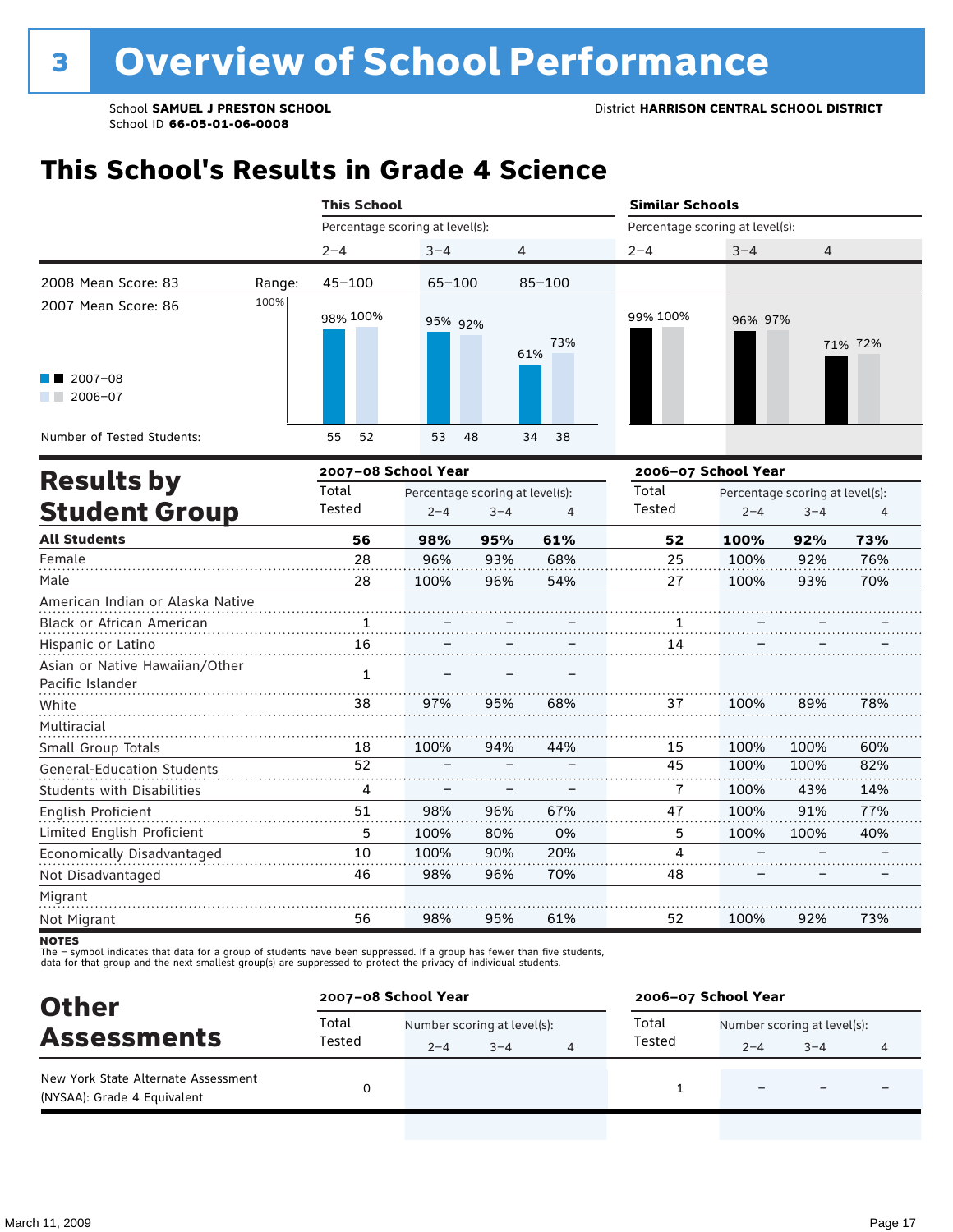# **This School's Results in Grade 5 English Language Arts**

|                                                    |        | <b>This School</b>  |                                 |                                 |                     | <b>Similar Schools</b>          |                     |                                 |     |  |
|----------------------------------------------------|--------|---------------------|---------------------------------|---------------------------------|---------------------|---------------------------------|---------------------|---------------------------------|-----|--|
|                                                    |        |                     | Percentage scoring at level(s): |                                 |                     | Percentage scoring at level(s): |                     |                                 |     |  |
|                                                    |        | $2 - 4$             | $3 - 4$                         | 4                               |                     | $2 - 4$                         | $3 - 4$             | 4                               |     |  |
| 2008 Mean Score: 669                               | Range: | 608-795             | 650-795                         |                                 | 711-795             |                                 |                     |                                 |     |  |
| 2007 Mean Score: 678                               | 100%   | 100%100%            | 80% 85%                         |                                 |                     | 99% 98%                         | 91% 83%             |                                 |     |  |
| 2007-08<br>$2006 - 07$                             |        |                     |                                 |                                 | 6%<br>4%            |                                 |                     | 9%                              | 12% |  |
| Number of Tested Students:                         |        | 47<br>51            | 41                              | 40                              | 3<br>$\overline{2}$ |                                 |                     |                                 |     |  |
| <b>Results by</b>                                  |        | 2007-08 School Year |                                 |                                 |                     |                                 | 2006-07 School Year |                                 |     |  |
|                                                    |        | Total               |                                 | Percentage scoring at level(s): |                     | Total                           |                     | Percentage scoring at level(s): |     |  |
| <b>Student Group</b>                               |        | Tested              | $2 - 4$                         | $3 - 4$                         | 4                   | Tested                          | $2 - 4$             | $3 - 4$                         | 4   |  |
| <b>All Students</b>                                |        | 51                  | 100%                            | 80%                             | 4%                  | 47                              | 100%                | 85%                             | 6%  |  |
| Female                                             |        | 23                  | 100%                            | 87%                             | 4%                  | 22                              | 100%                | 86%                             | 5%  |  |
| Male                                               |        | 28                  | 100%                            | 75%                             | 4%                  | 25                              | 100%                | 84%                             | 8%  |  |
| American Indian or Alaska Native                   |        |                     |                                 |                                 |                     |                                 |                     |                                 |     |  |
| Black or African American                          |        | 1                   |                                 |                                 |                     |                                 |                     |                                 |     |  |
| Hispanic or Latino                                 |        | 13                  |                                 |                                 |                     | 16                              | 100%                | 81%                             | 6%  |  |
| Asian or Native Hawaiian/Other<br>Pacific Islander |        | $\mathbf{1}$        |                                 |                                 |                     |                                 |                     |                                 |     |  |
| White                                              |        | 36                  | 100%                            | 83%                             | 3%                  | 31                              | 100%                | 87%                             | 6%  |  |
| Multiracial                                        |        |                     |                                 |                                 |                     |                                 |                     |                                 |     |  |
| Small Group Totals                                 |        | 15                  | 100%                            | 73%                             | 7%                  |                                 |                     |                                 |     |  |
| General-Education Students                         |        | 40                  | 100%                            | 90%                             | 5%                  | 39                              | 100%                | 92%                             | 5%  |  |
| <b>Students with Disabilities</b>                  |        | 11                  | 100%                            | 45%                             | 0%                  | 8                               | 100%                | 50%                             | 13% |  |
| English Proficient                                 |        | 50                  |                                 |                                 |                     | 43                              |                     |                                 |     |  |
| Limited English Proficient                         |        | $\mathbf{1}$        |                                 |                                 |                     | 4                               |                     |                                 |     |  |
| Economically Disadvantaged                         |        | 10                  | 100%                            | 70%                             | 10%                 | $\mathbf{1}$                    |                     |                                 |     |  |
| Not Disadvantaged                                  |        | 41                  | 100%                            | 83%                             | 2%                  | 46                              |                     |                                 |     |  |
| Migrant                                            |        |                     |                                 |                                 |                     |                                 |                     |                                 |     |  |
| Not Migrant                                        |        | 51                  | 100%                            | 80%                             | 4%                  | 47                              | 100%                | 85%                             | 6%  |  |

**NOTES** 

The – symbol indicates that data for a group of students have been suppressed. If a group has fewer than five students,<br>data for that group and the next smallest group(s) are suppressed to protect the privacy of individual

| <b>Other</b>                                                                                         |                 | 2007-08 School Year                    |         |     | 2006-07 School Year |                                                   |     |     |  |
|------------------------------------------------------------------------------------------------------|-----------------|----------------------------------------|---------|-----|---------------------|---------------------------------------------------|-----|-----|--|
| <b>Assessments</b>                                                                                   | Total<br>Tested | Number scoring at level(s):<br>$2 - 4$ | $3 - 4$ | 4   | Total<br>Tested     | Number scoring at level(s):<br>$3 - 4$<br>$2 - 4$ |     |     |  |
| New York State Alternate Assessment<br>(NYSAA): Grade 5 Equivalent                                   |                 |                                        |         |     |                     |                                                   |     |     |  |
| New York State English as a Second<br>Language Achievement Test (NYSESLAT) <sup>+</sup> :<br>Grade 5 |                 | N/A                                    | N/A     | N/A | 0                   | N/A                                               | N/A | N/A |  |

† These counts represent recently arrived LEP students who used the NYSESLAT to fulfill the English language arts participation requirement.